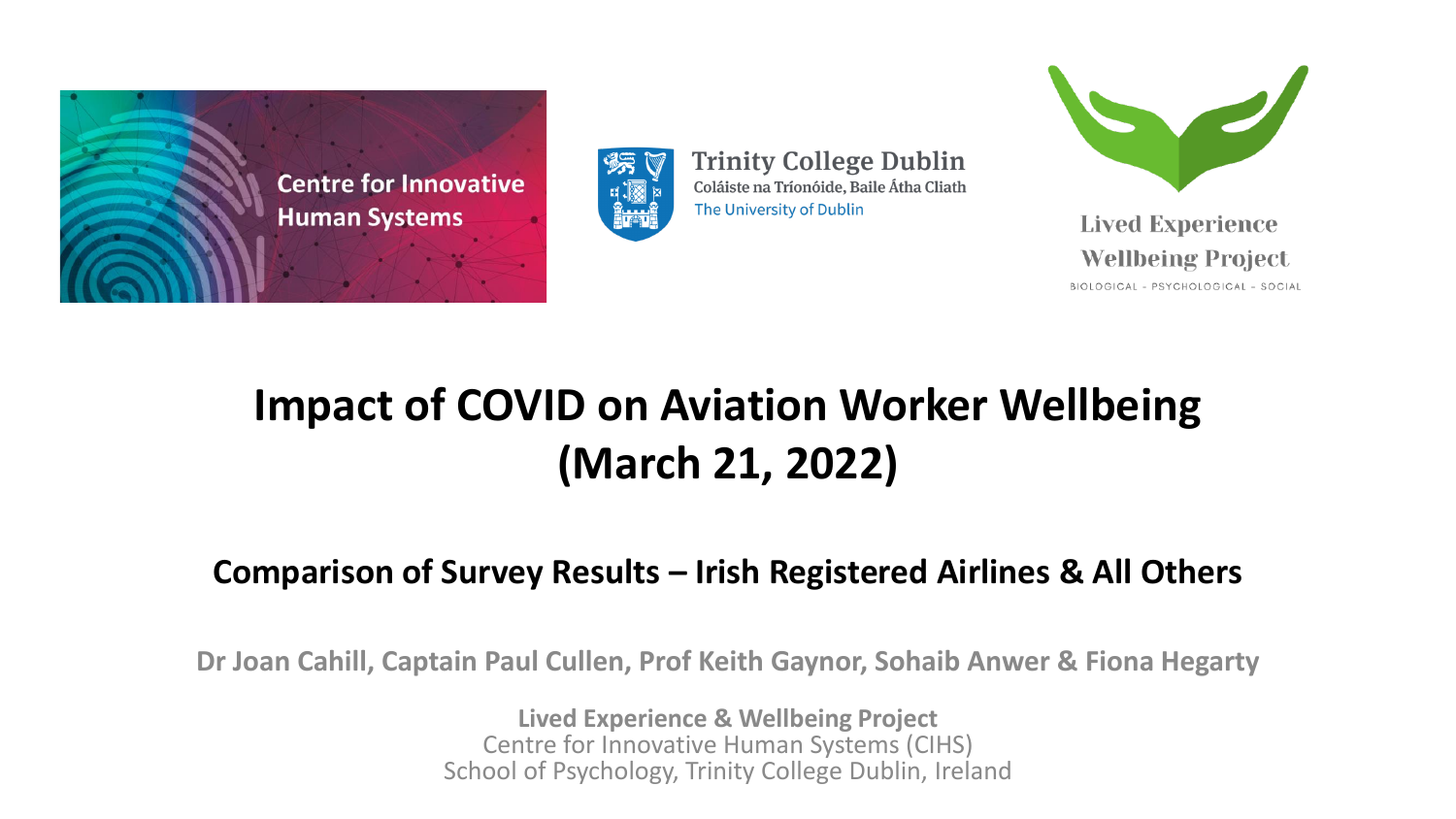## Overview

- 1. About COVID Survey
- **2. Findings Irish Registered V All**
- **3. Context**
	- Aviation & MH
	- Context: 2021 Survey, Health Findings (Different Roles)
- 4. Contact & Follow-up

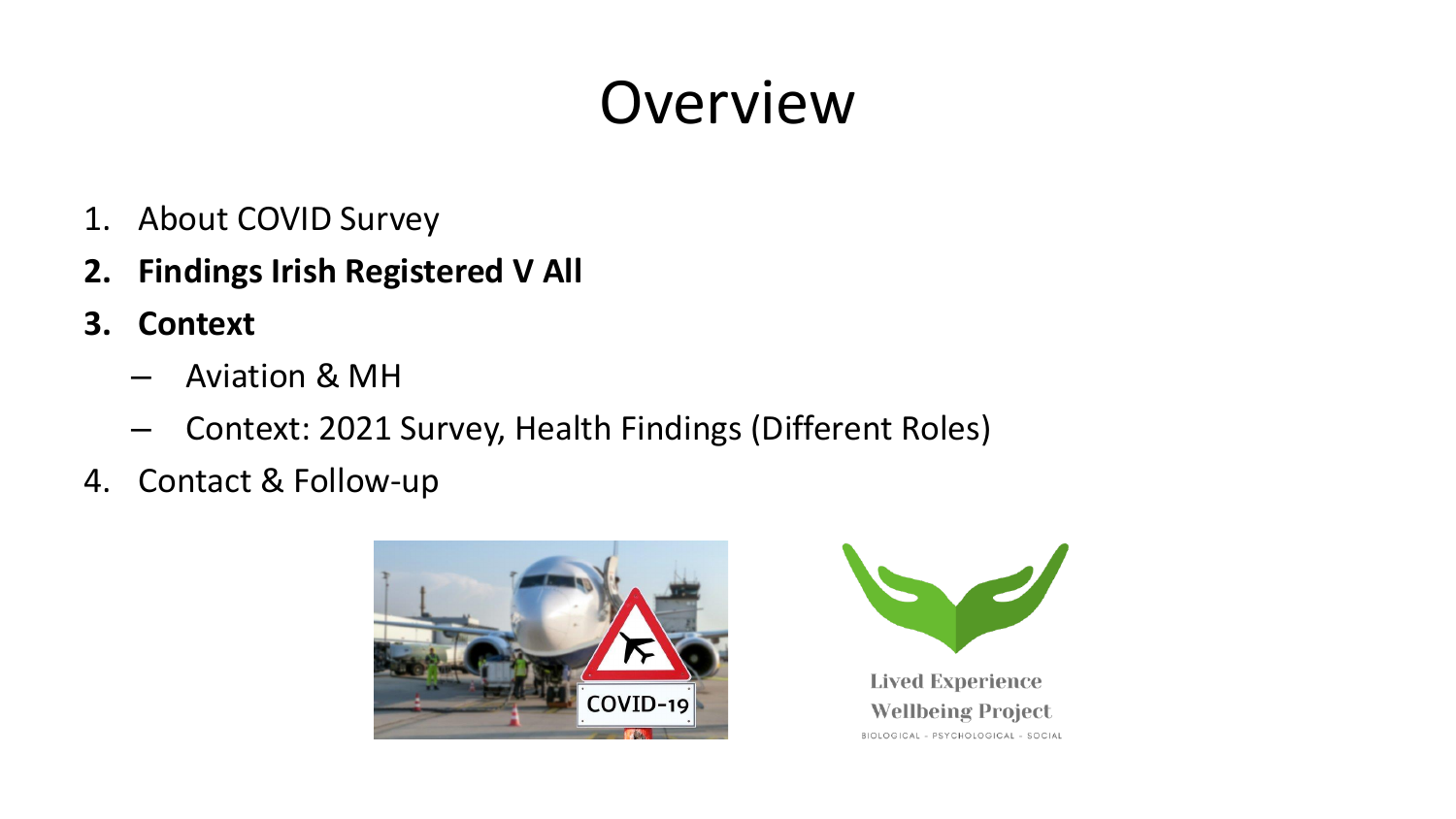#### About 2021 COVID Survey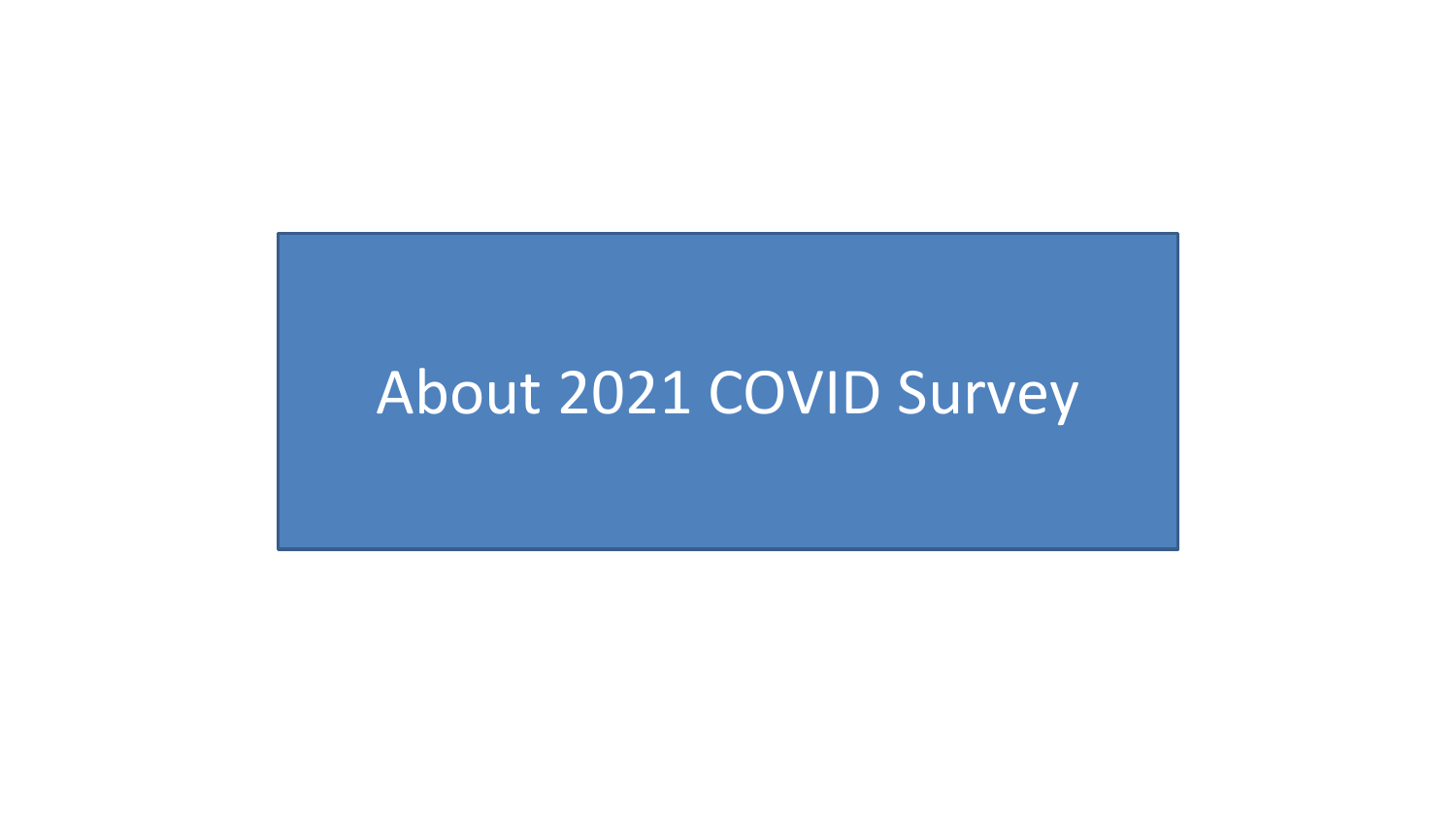## About COVID Survey

- **Second COVID Survey, October & November 2021**
- **n= 1,114, with n= 1,010 completing PHQ9 & GAD 7**
- Examine impact of the COVID 19 pandemic on (1) job and employment, (2) wellbeing and morale, (3) performance and safety behaviour, and (4) safety oversight. Also, investigated reporting culture, coping strategies, fitness to work assessment, and the supports provided by aviation companies to workers during the pandemic.
- First COVID Survey (COVID Survey 1, July & August 2020)





- Targeted at ALL aviation workers.
- Incorporates validated instruments predicting presence of **depression** (PHQ 9) & **anxiety** (GAD 7).
- **Involvement of stakeholders** in survey design
- **Ethics (including GDPR) approval**, REC, School of Psychology, Trinity College Dublin, Ireland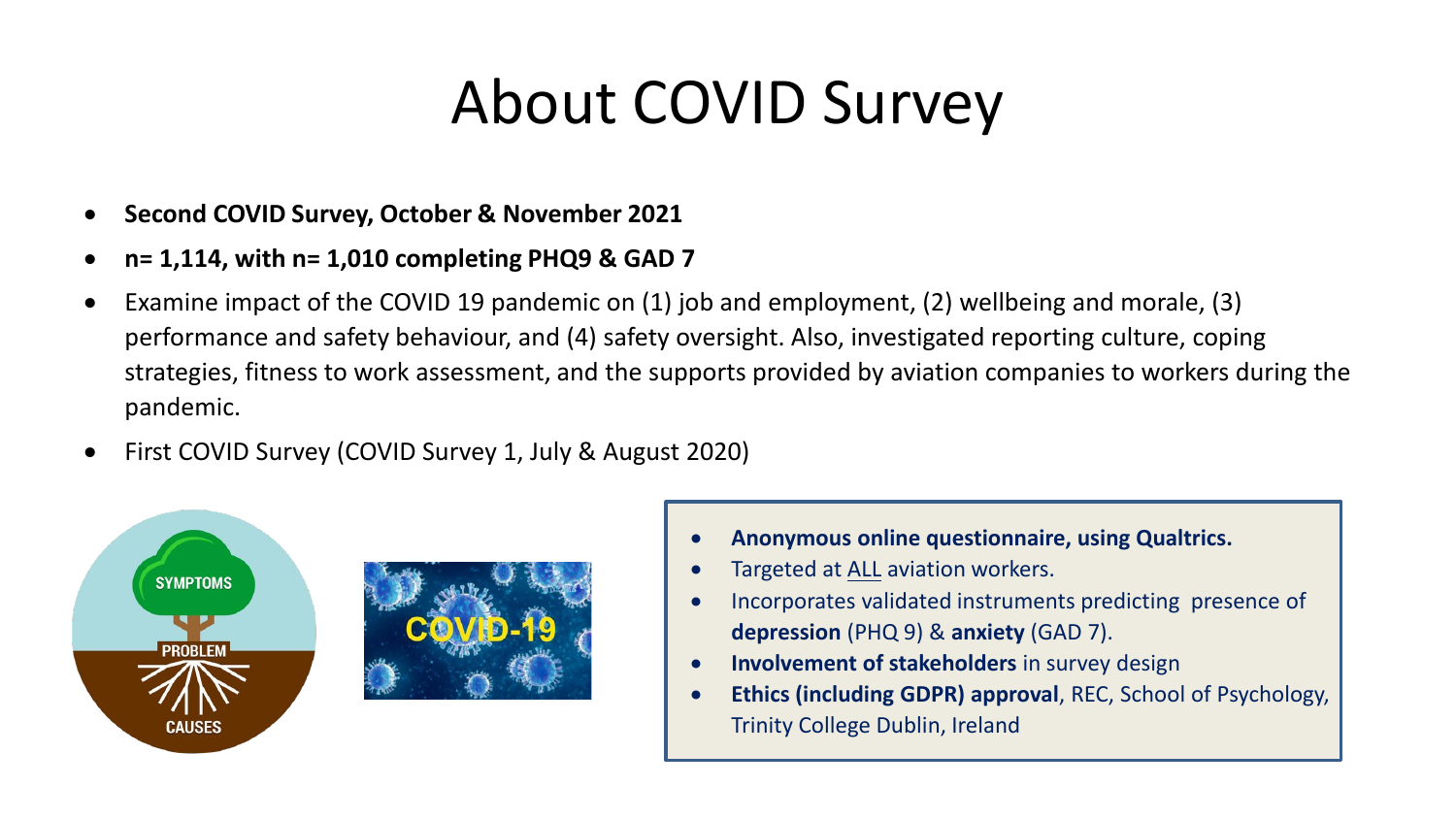# Survey Topics

- COVID 19 Pandemic and impact on employment
- COVID 19 Pandemic and impact on health and wellbeing
- Talking about mental health and accessing/seeking help
- Coping Methods/Self Care & Looking for Help
- Supports and Wellbeing Culture
- Impact on performance and safety
- COVID 19 Pandemic and return to work
- COVID 19 Pandemic, remote work, work impact and change



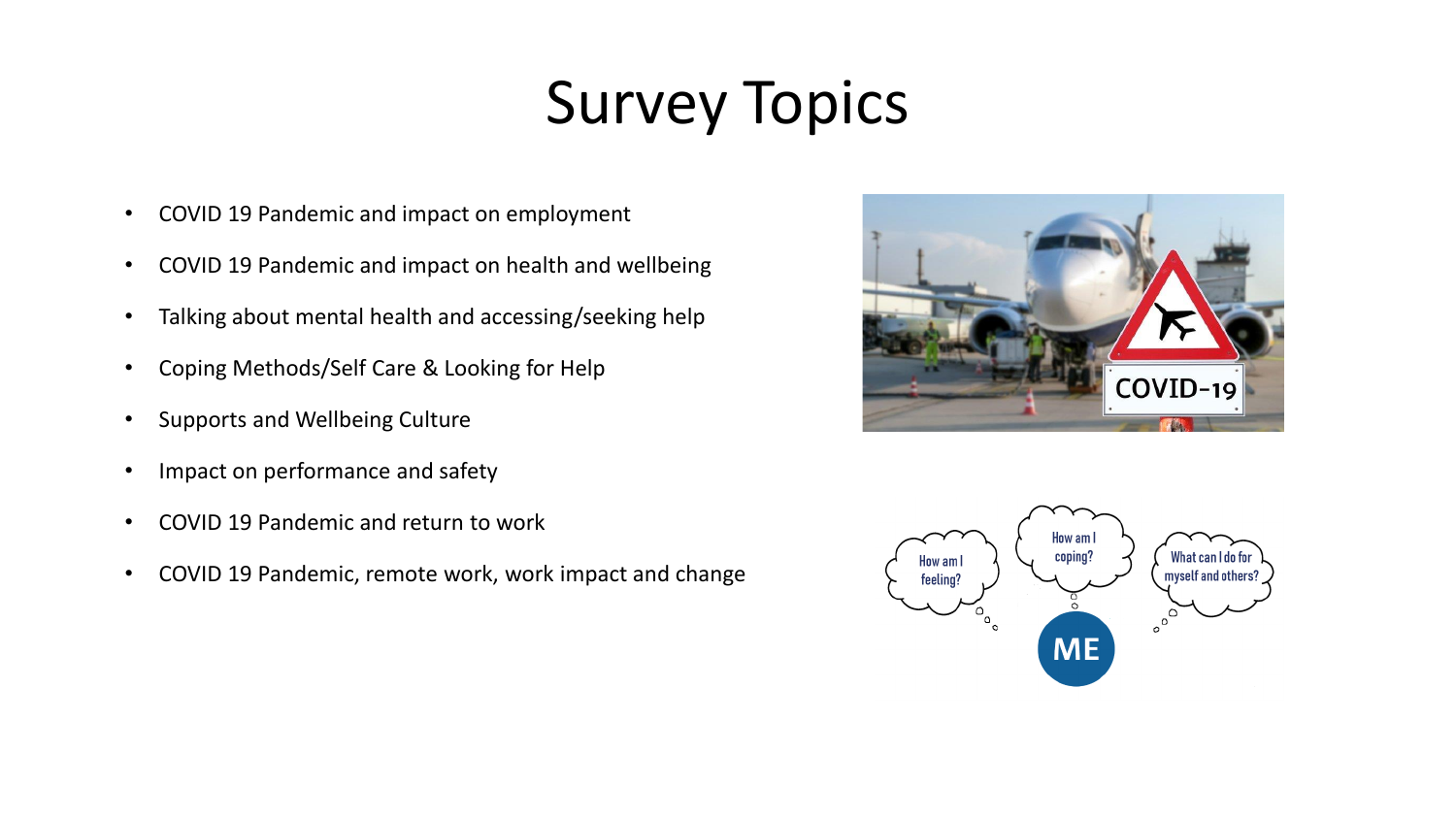# Analysis

- Descriptive findings for subset of questions
	- All survey respondents (n=1,010)
	- Group 1: Irish Registered Airlines (n=288)
	- Group 2: All Others (all survey respondents minus group 1, n=722)
- Logistic Regression statistically significant differences between 2 groups & odds ratio
	- Group 1: Irish Registered Airlines
	- Group 2: All Others

**Irish registered** Respondents who gave the name of their company (=airline registered in Ireland)

#### **All Others**

Respondents who gave the name of their company and it is not an Irish registered airline (includes those working for non-Irish registered airlines, or those work for an ATM [Irish or otherwise} or airport operator [Irish or otherwise], and/or those who did not give the name of their company)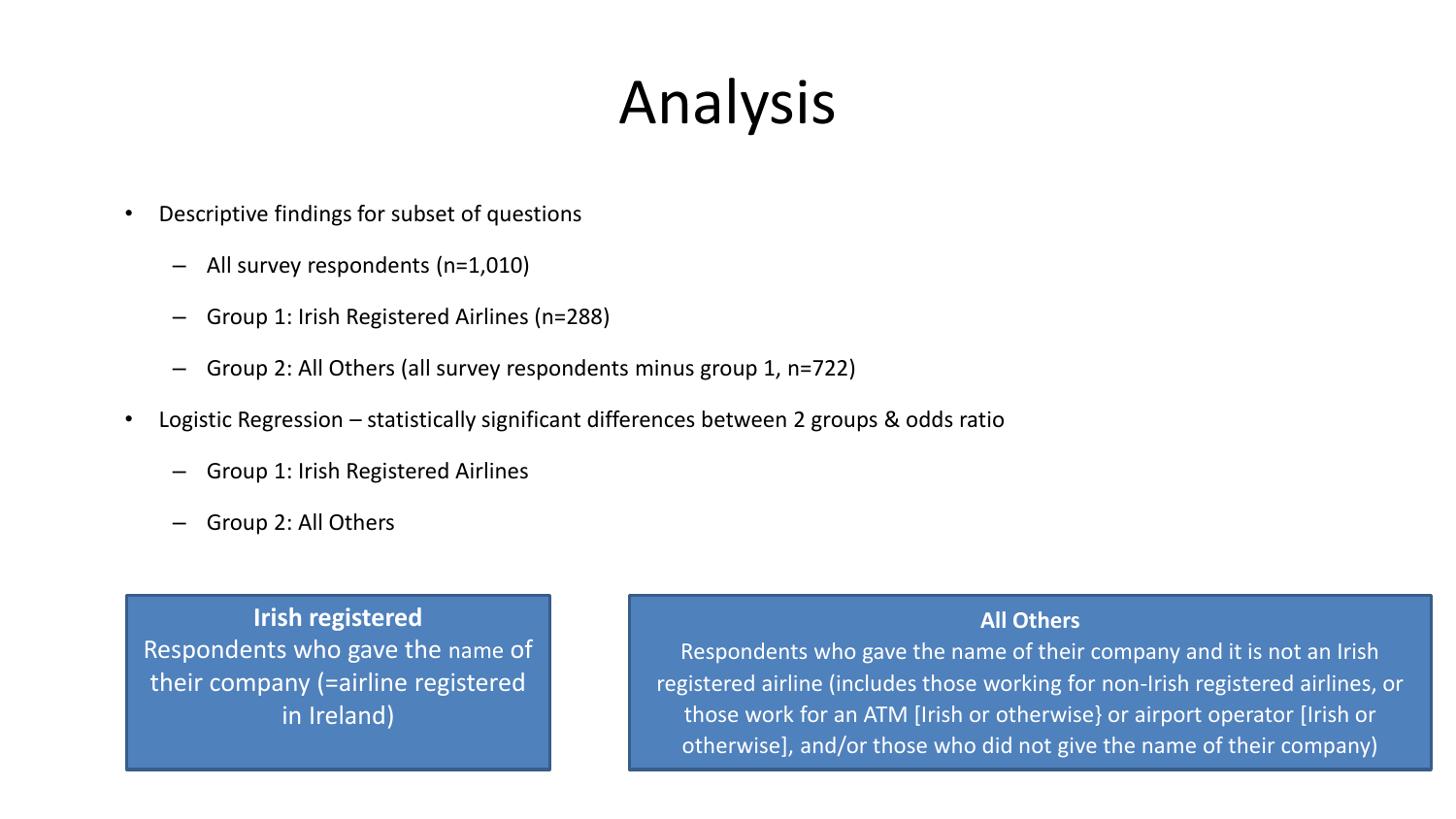## Analysis: Health Variables

- Depression Binary (PHQ 9)
	- Reach threshold for depression score of 10 or over (success =  $1$ )
	- Score of less than  $10$  (fail = 0)
- Anxiety Binary (GAD 7)
	- Reach threshold for anxiety score of 10 or over (success  $= 1$ )
	- Score of less than  $10$  (fail = 0)
- Suicidal Ideation Binary (PHQ 9, Q9)
	- Presence of SI (success  $= 1$ )
	- No SI (fail  $= 0$ )
- Life Satisfaction & Happiness Binary
	- Score of 6.5 or over/at or above OECD average (success= 1)
	- Below 6.5/below OECD average (fail =  $0$ )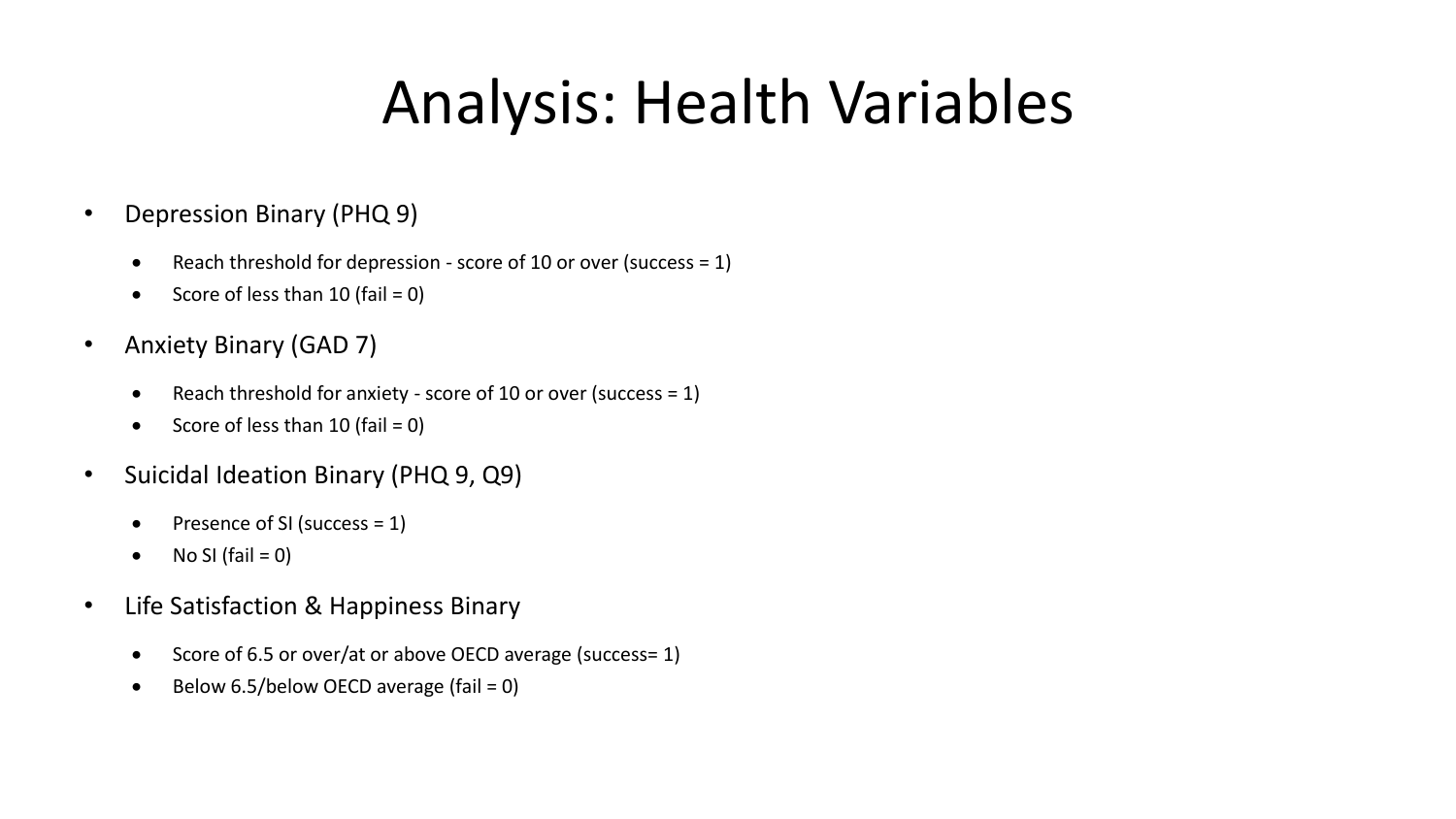# Key Findings 2021 – Comparing Irish Registered & All others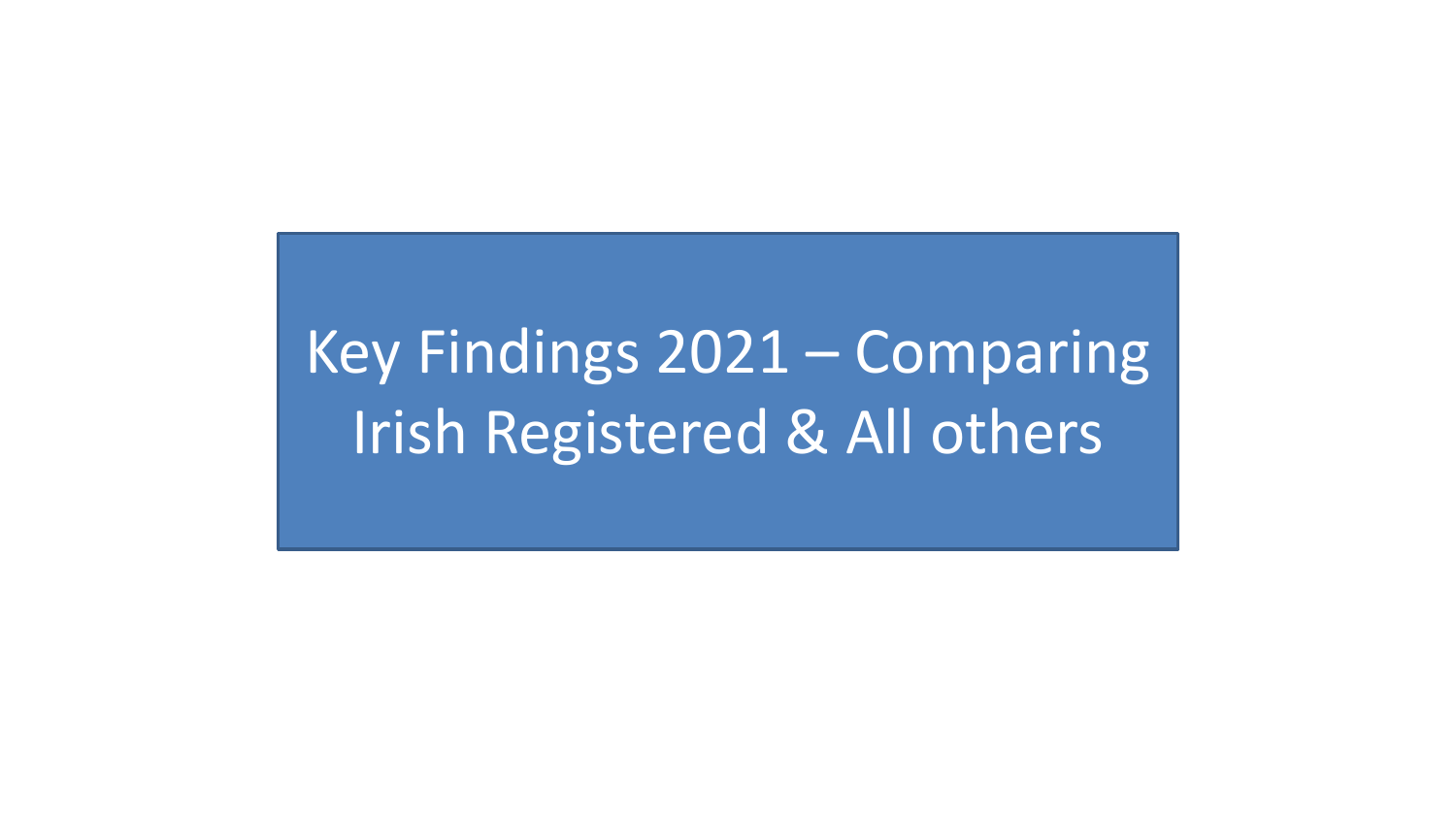## Depression Threshold (PHQ9, ≥ 10)



| P value                |          | Log Odds | <b>Odds Ratio</b> | Summary                                                        |
|------------------------|----------|----------|-------------------|----------------------------------------------------------------|
| 0.0569 (close to       | Positive | 0.29177  | 1.35              | The odds of having major depression is 35% (1.35-1 *100)       |
| I significant at 0.05) |          |          |                   | higher for Irish registered airlines than for all other groups |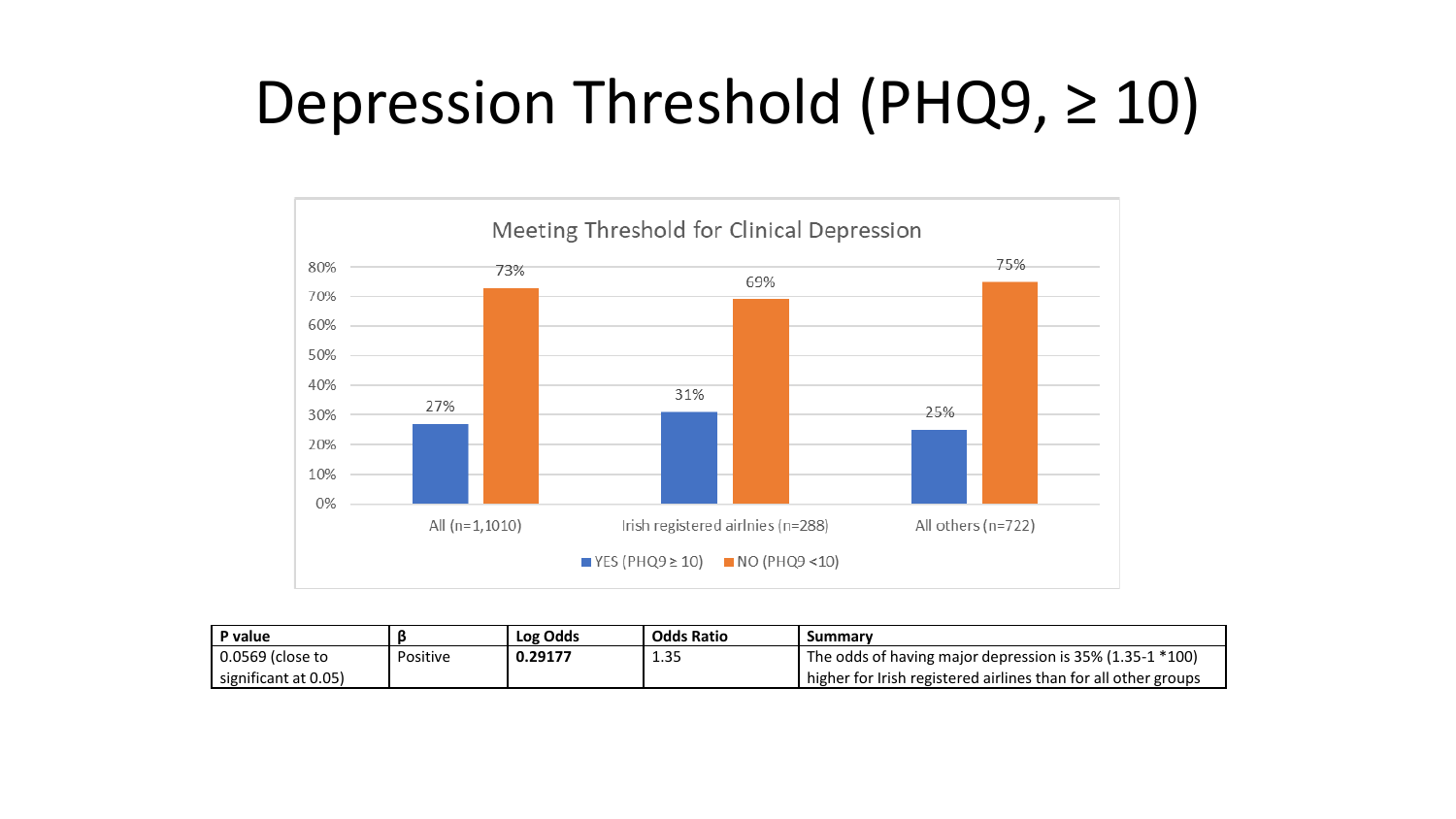## Anxiety Threshold (GAD 7, ≥ 10)



| P value |          | Log Odds | <b>Odds Ratio</b> | Summary                                                   |
|---------|----------|----------|-------------------|-----------------------------------------------------------|
| 0.0107  | Positive | 0.40867  | <b></b>           | The odds of having anxiety is 50% (1.50-1 $*100$ ) higher |
|         |          |          |                   | for Irish registered airlines than for all other Groups   |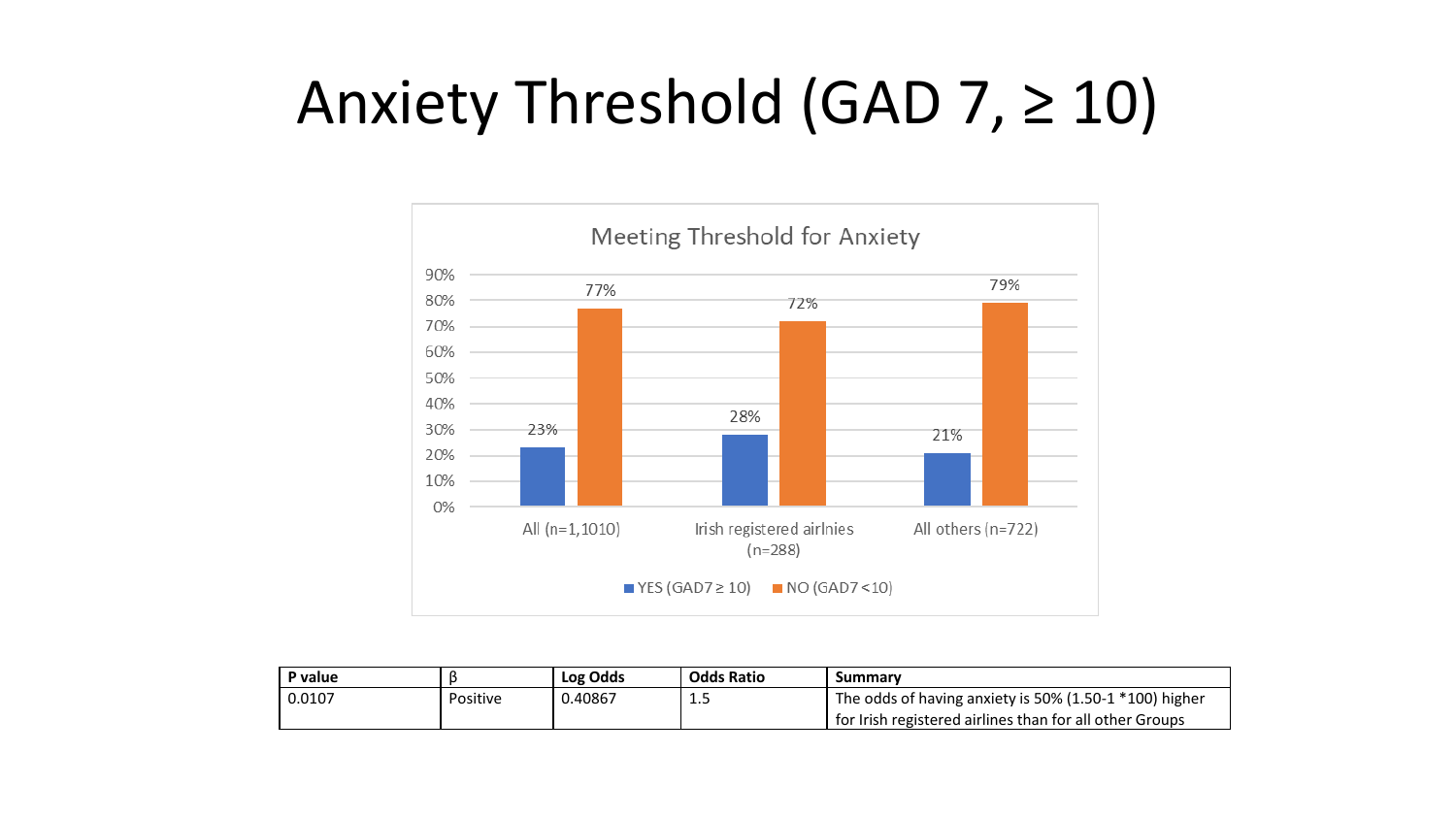## Life Satisfaction & Happiness



| P value  |                 | Log Odds  | <b>Odds Ratio</b> | Summary                                                           |
|----------|-----------------|-----------|-------------------|-------------------------------------------------------------------|
| 3.48e-07 | <b>Negative</b> | $-0.7339$ | 0.48              | The odds of having life satisfaction and happiness score which is |
|          |                 |           |                   | the same or above the OECD average of 6.5) is 52% (.48-1 $*100$ ) |
|          |                 |           |                   | lower for Irish registered airlines than for all other Groups     |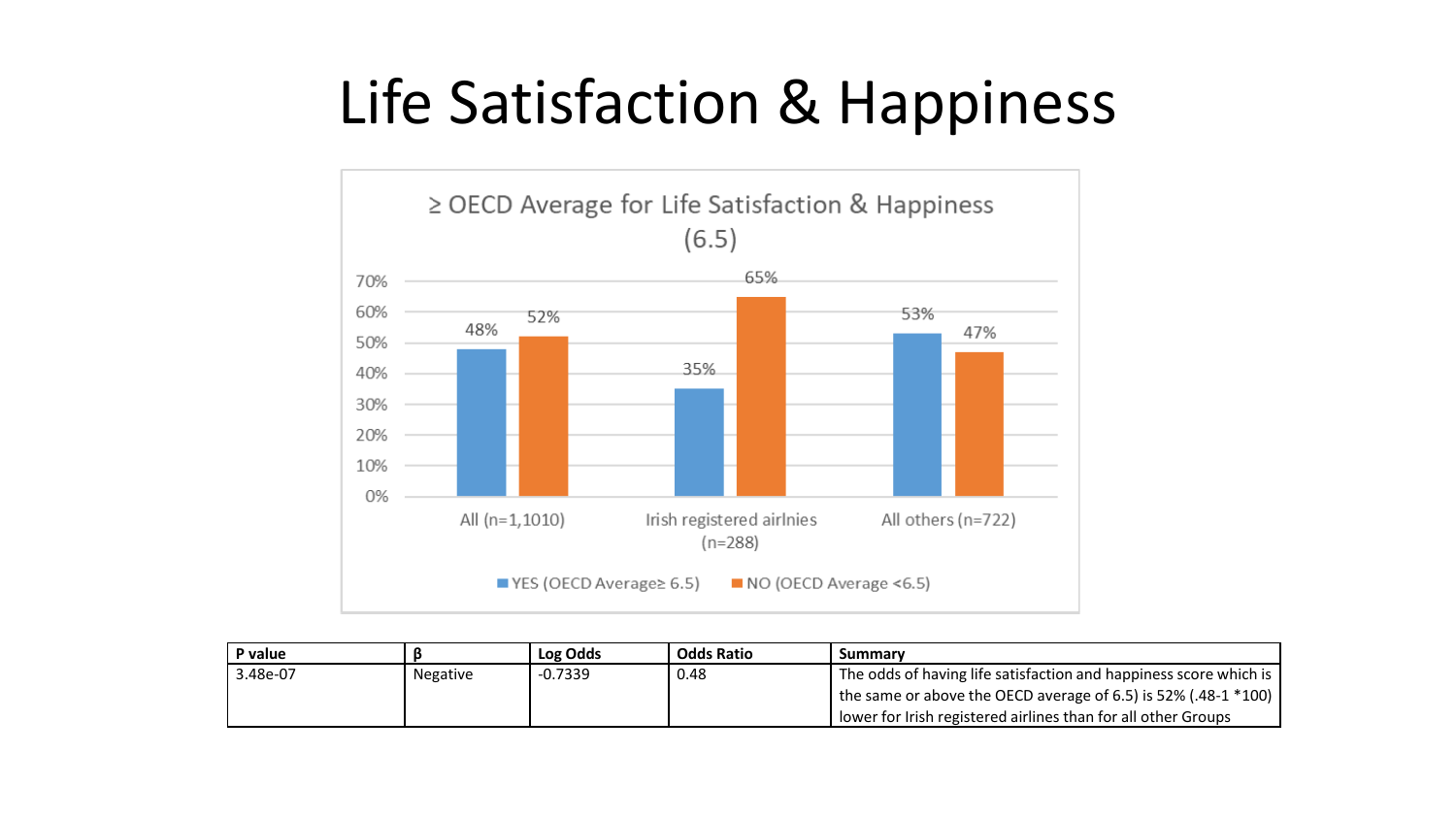#### Suicidal Ideation



| P value        |          | Log Odds | <b>Odds Ratio</b> | Summary                                                          |
|----------------|----------|----------|-------------------|------------------------------------------------------------------|
| 0.456 (not SS) | Positive | 0.1620   | 1.1758            | The odds of meeting threshold for SI is 17.58%                   |
|                |          |          |                   | $(1.17586024132 - 1 * 100)$ higher for Irish registered airlines |
|                |          |          |                   | than for all other Groups '                                      |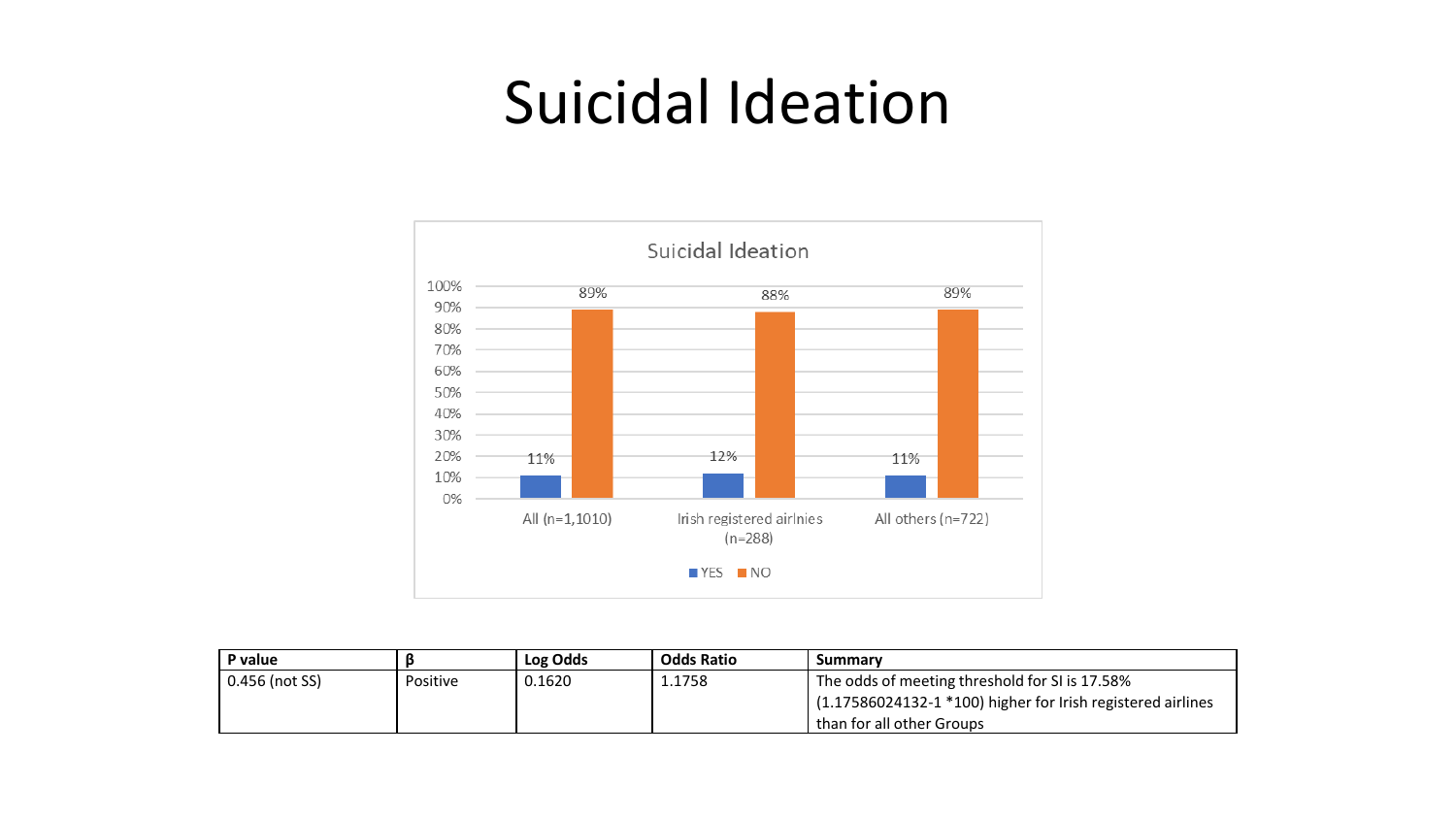## Have you ever spoken to somebody about a mental health issue you are experiencing/have experienced?



| P value  |          | Log Odds | <b>Odds Ratio</b> |
|----------|----------|----------|-------------------|
| l <2e-16 | Positive | 0.9639   | 2.62              |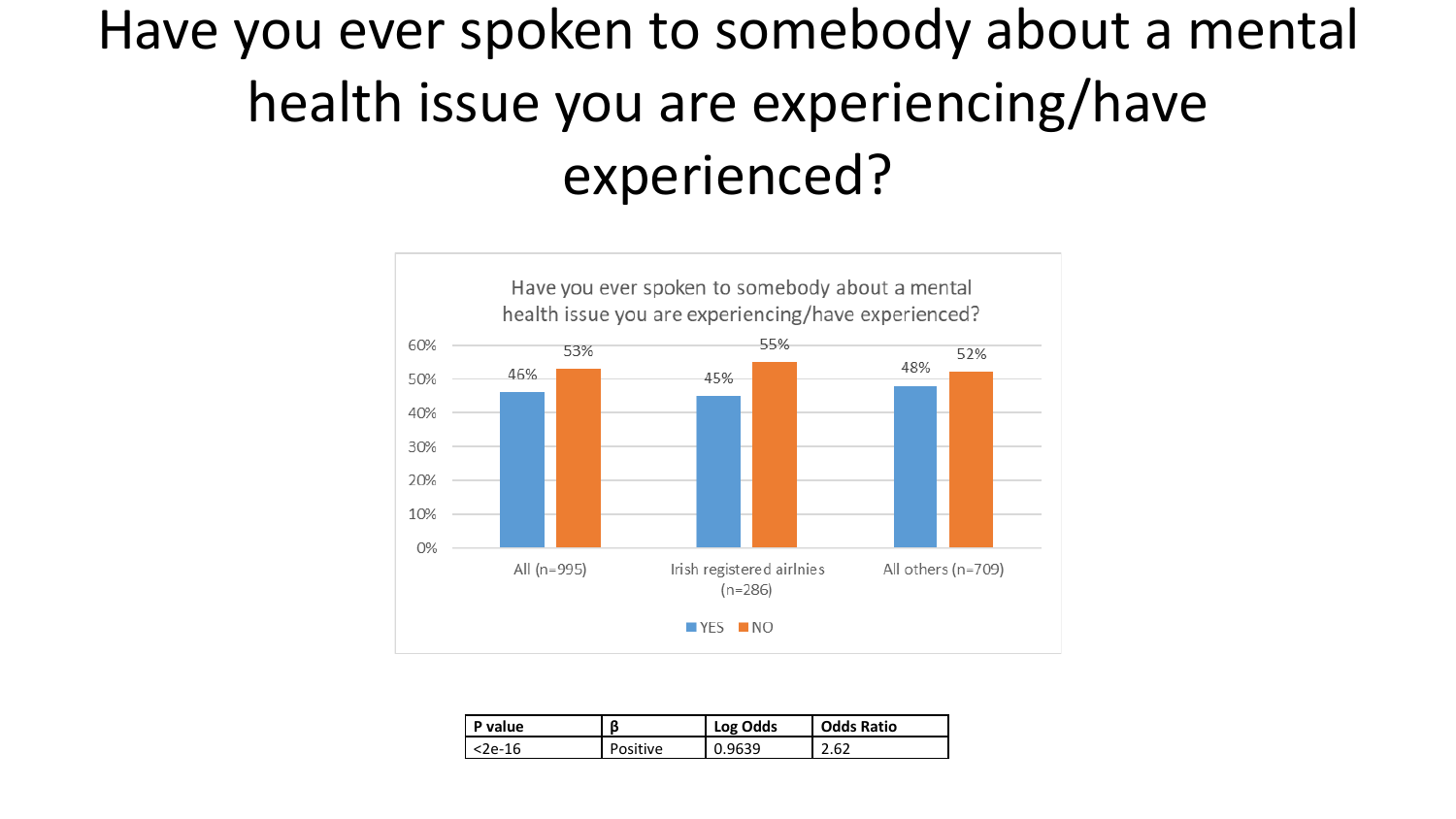# Did you willingly disclose it to your employer?



| l P value         | ß        | Log Odds | <b>Odds Ratio</b> |
|-------------------|----------|----------|-------------------|
| l 0.5207 (not SS) | Negative | -0.089   | 0.9148            |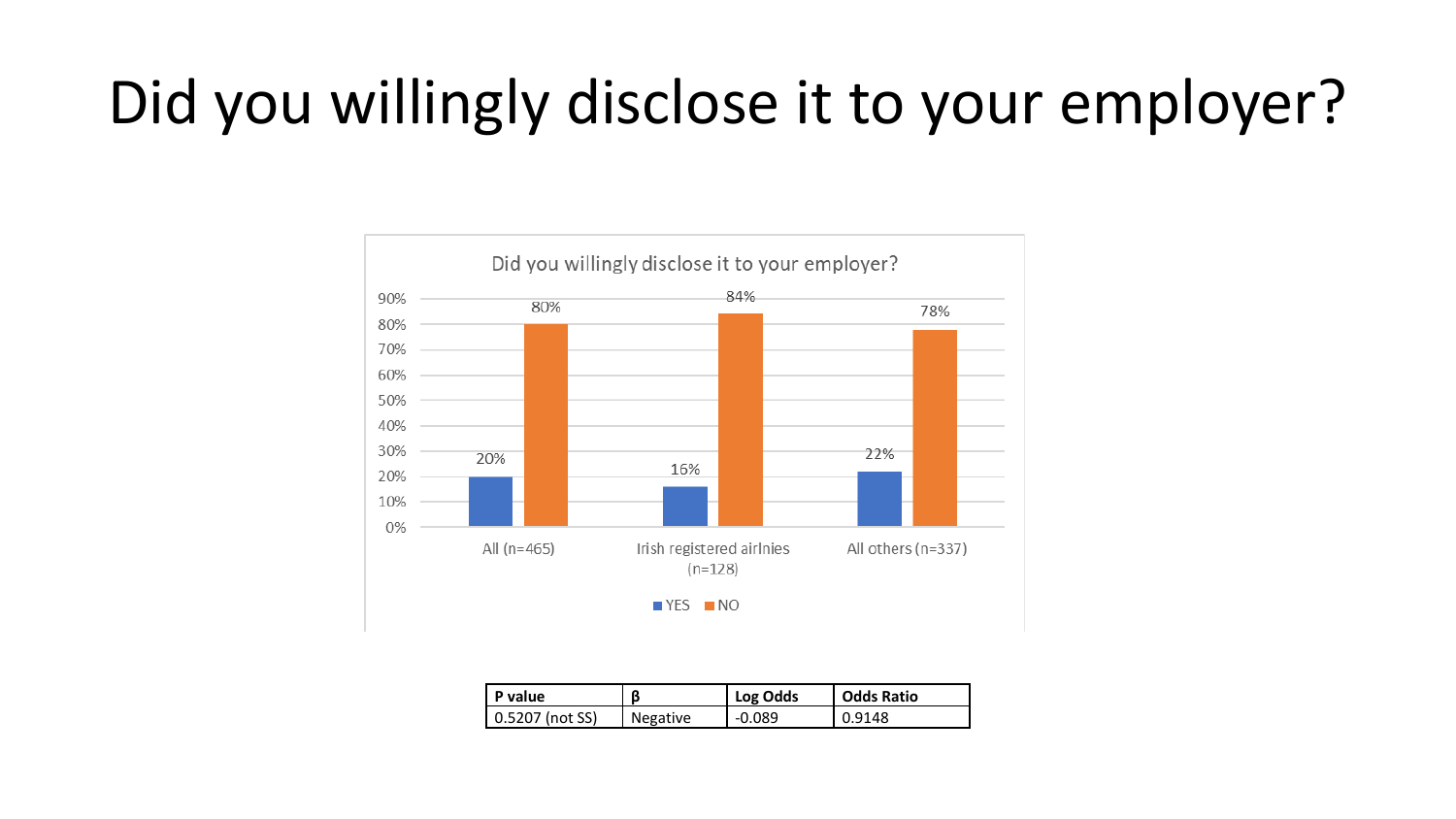## If you thought a work colleague had a serious mental health issue and might present a safety risk, would you report it?



| P value           | ß        | Log Odds | Odds Ratio             |
|-------------------|----------|----------|------------------------|
| (Not SS)<br>0.469 | Positive | 3696     | 156<br>$\Delta\Lambda$ |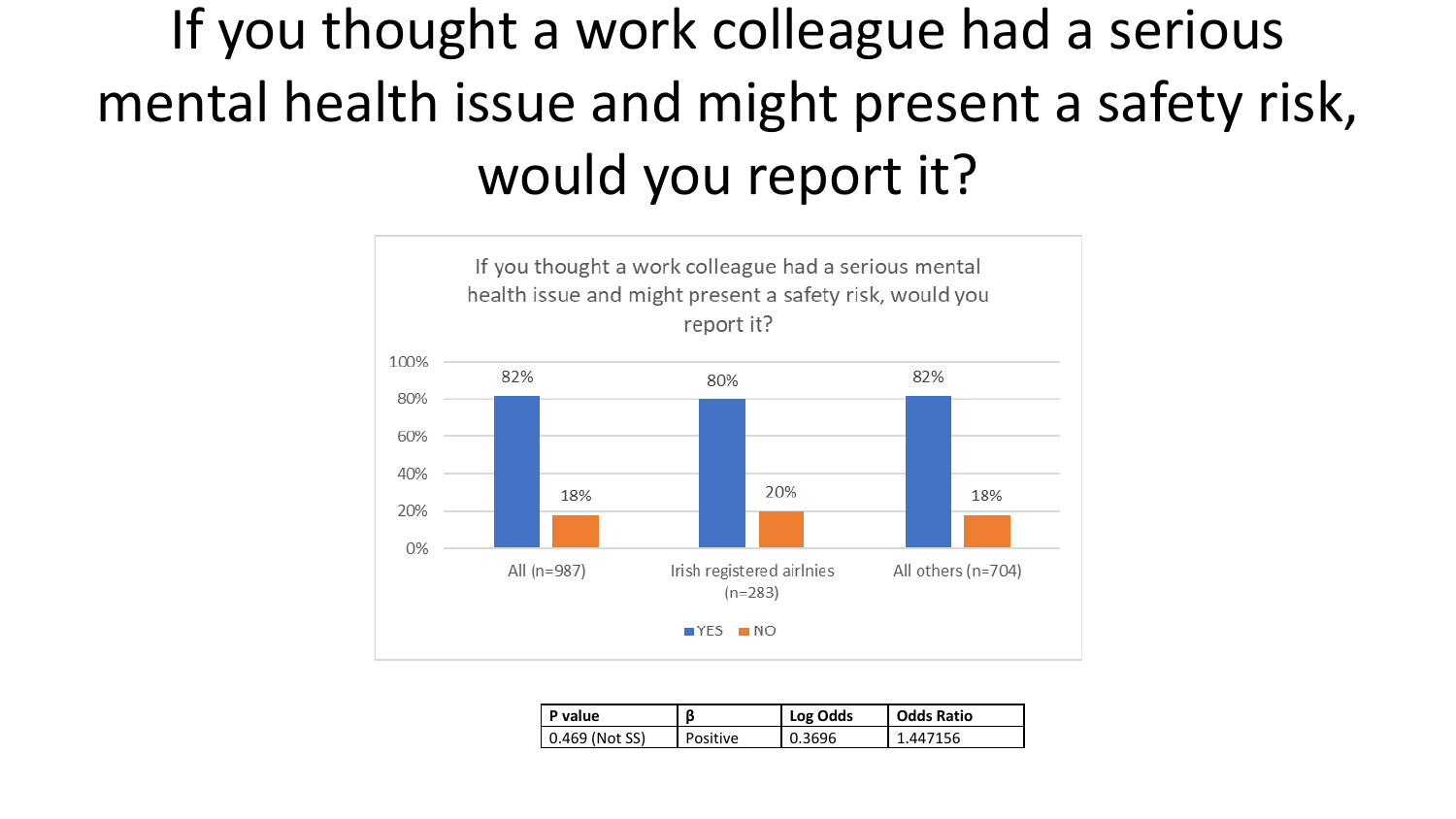#### Use of Coping Strategies/Self Care – Since COVID



| P value              |          | Log Odds | <b>Odds Ratio</b> |
|----------------------|----------|----------|-------------------|
| $\vert$ 0.2 (not SS) | Positive | 0.4866   | 1.63              |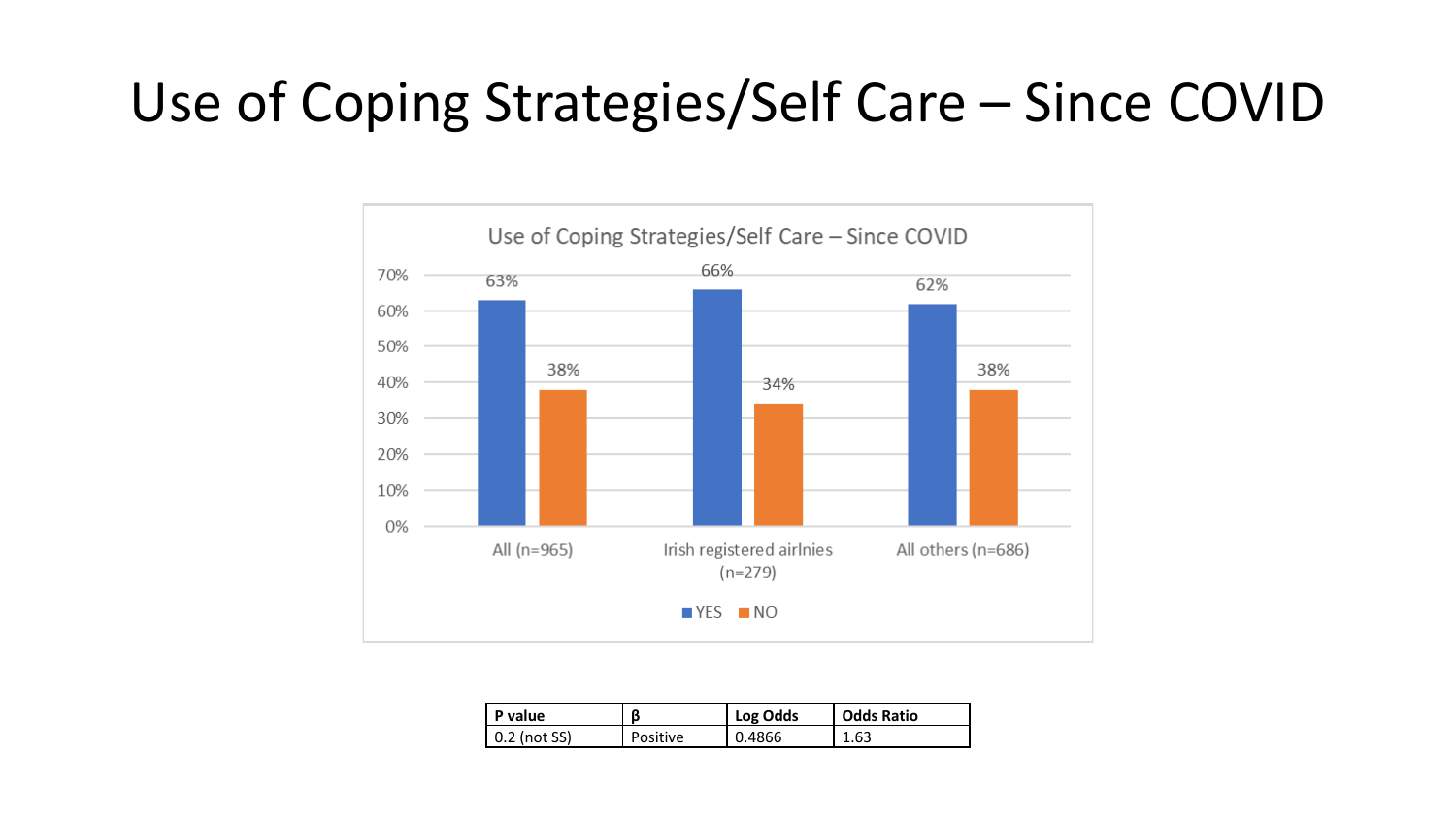## Has your airline provided you with any specific support to cope with stresses arising from COVID and any changes to your wellbeing?



| P value              |          | Log Odds | <b>Odds Ratio</b> |
|----------------------|----------|----------|-------------------|
| $\vert$ 0.2 (not SS) | Positive | 0.4866   | 1.6267            |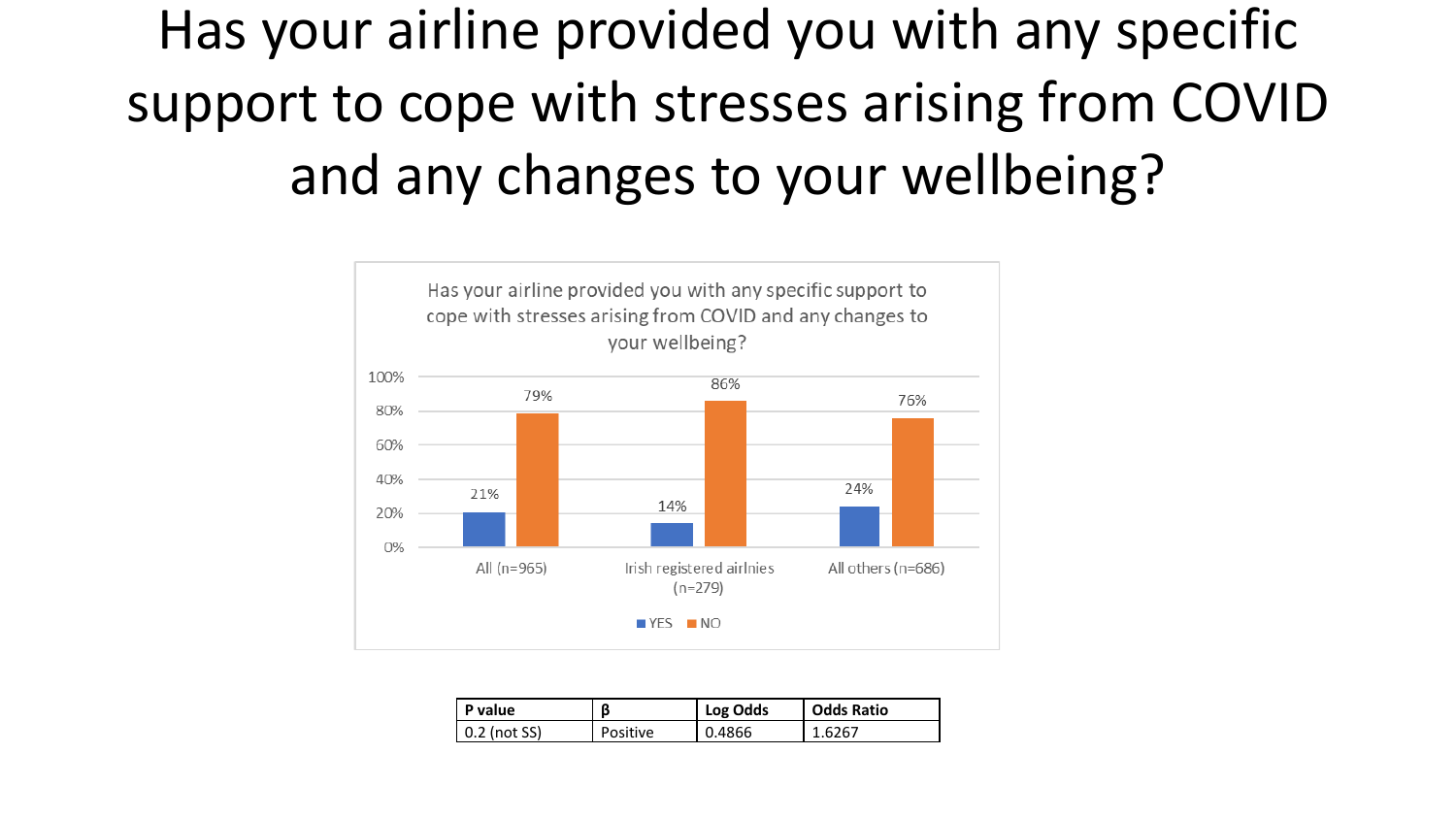#### Used Company Supports



| P value   | ß        | Log Odds   | <b>Odds Ratio</b> |
|-----------|----------|------------|-------------------|
| l 0.00116 | Negative | $-0.62940$ | 0.53              |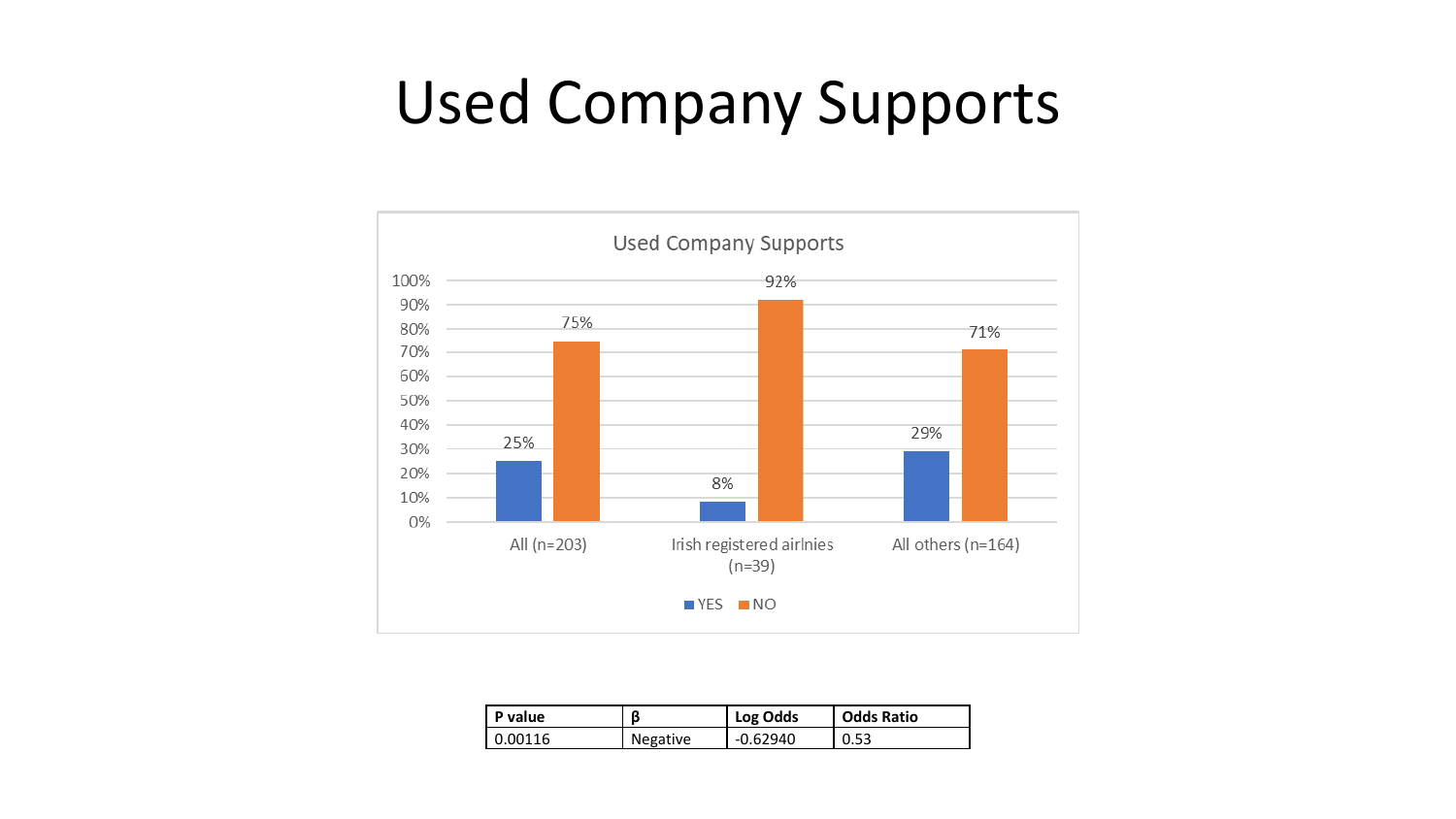## Would Use Company Supports, If Provided



| P value        |          | Log Odds | <b>Odds Ratio</b> |
|----------------|----------|----------|-------------------|
| 3.916 9.01e-05 | Positive | 0.6980   | 2.009729          |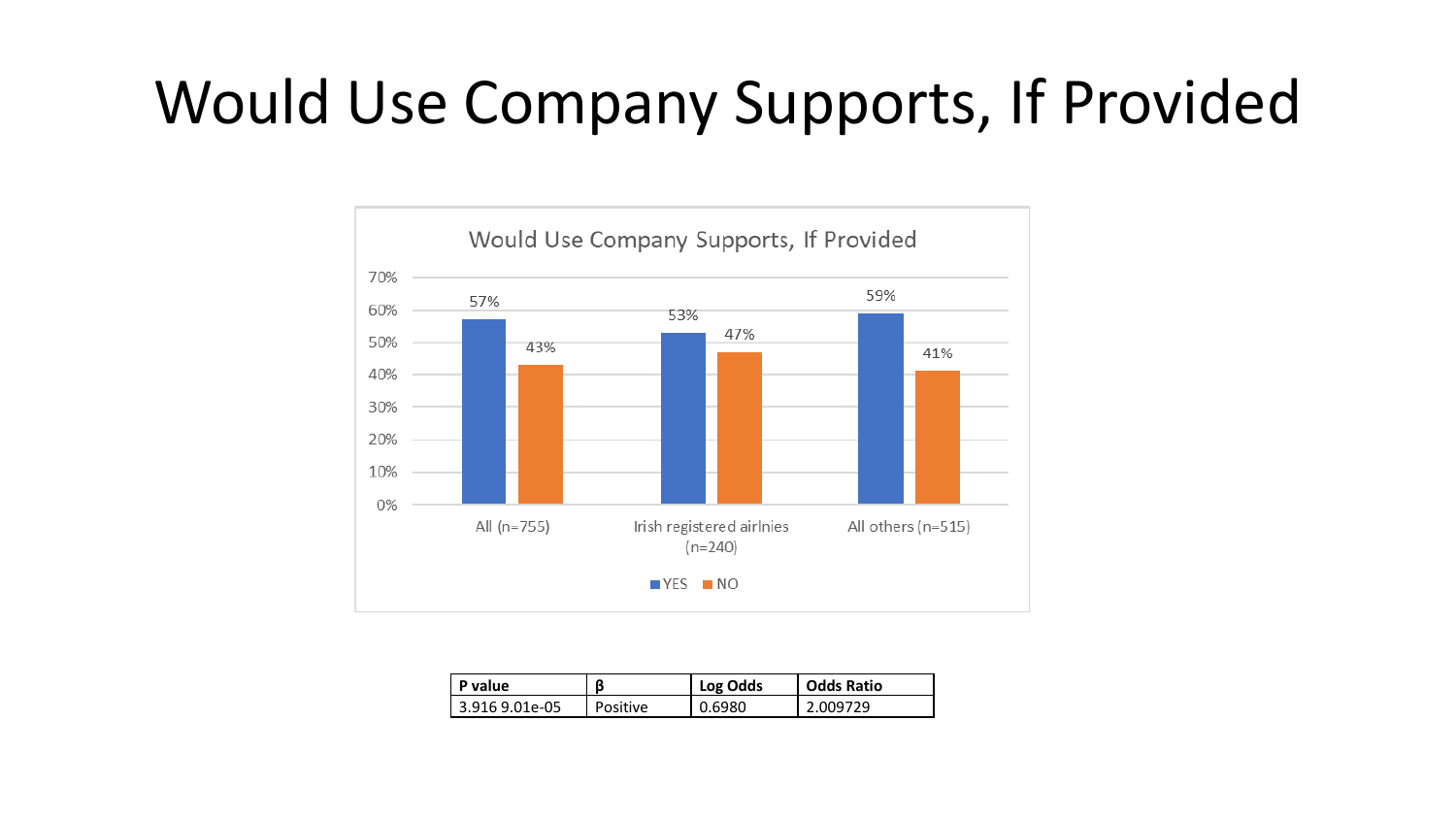## Have you accessed any supports outside your airline to cope with stress arising from the COVID-19 pandemic and any changes to your wellbeing?



| P value                 |          | Log Odds | <b>Odds Ratio</b> |
|-------------------------|----------|----------|-------------------|
| $\vert$ 0.0708 (not SS) | Positive | 0.6746   | 1.96              |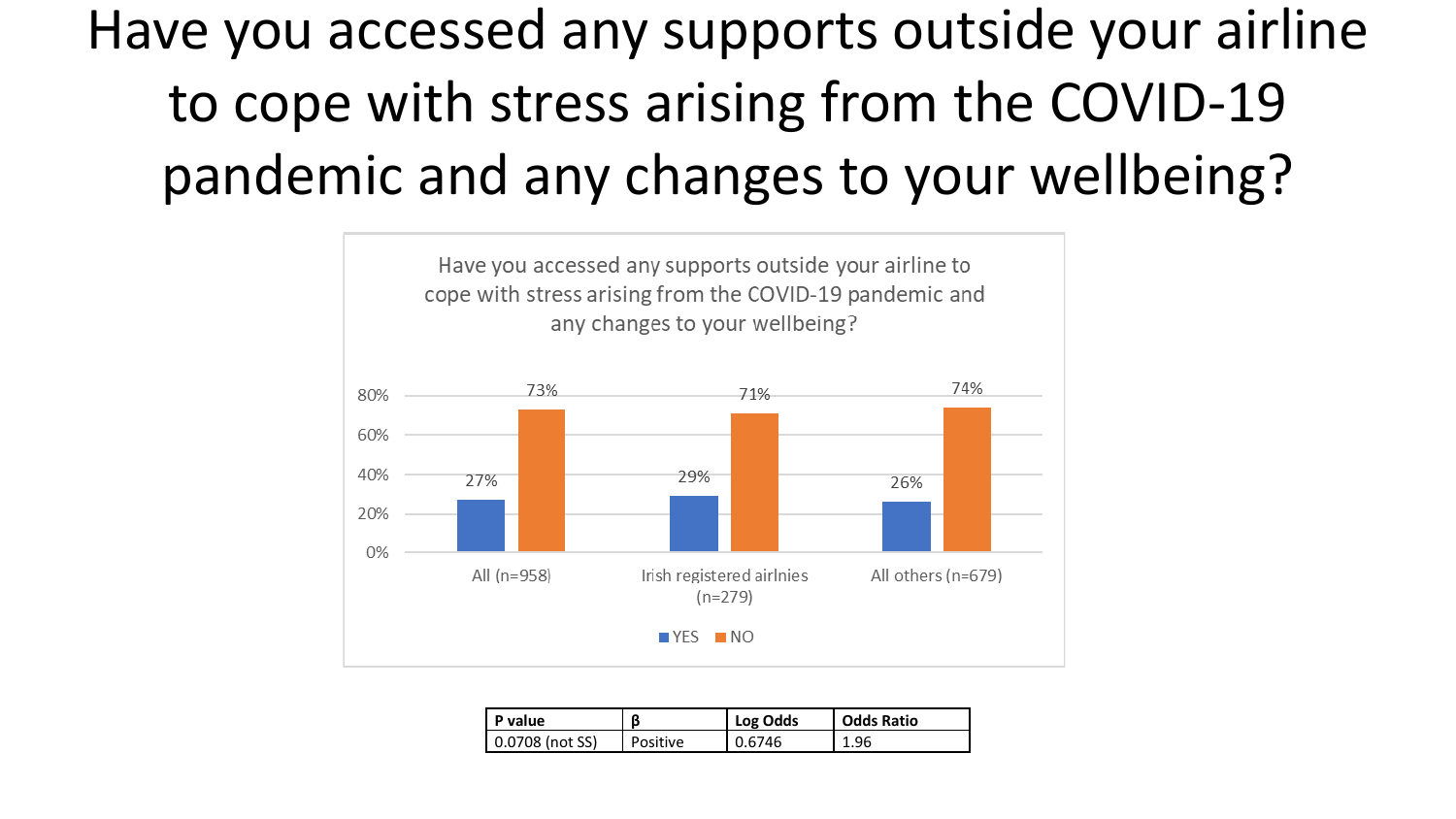# My Company Cares for My Wellbeing

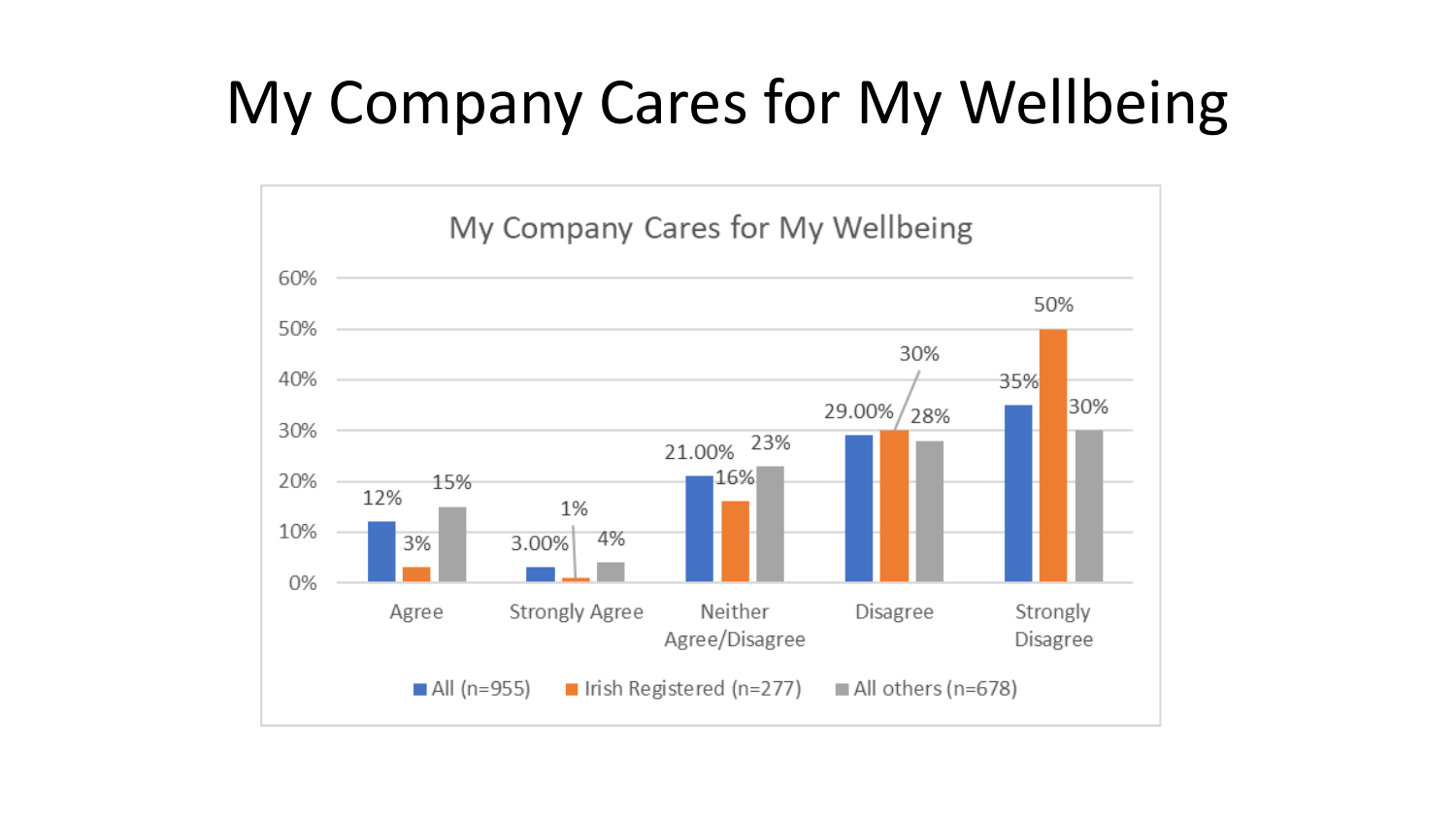## Changes in Morale Impact Safety

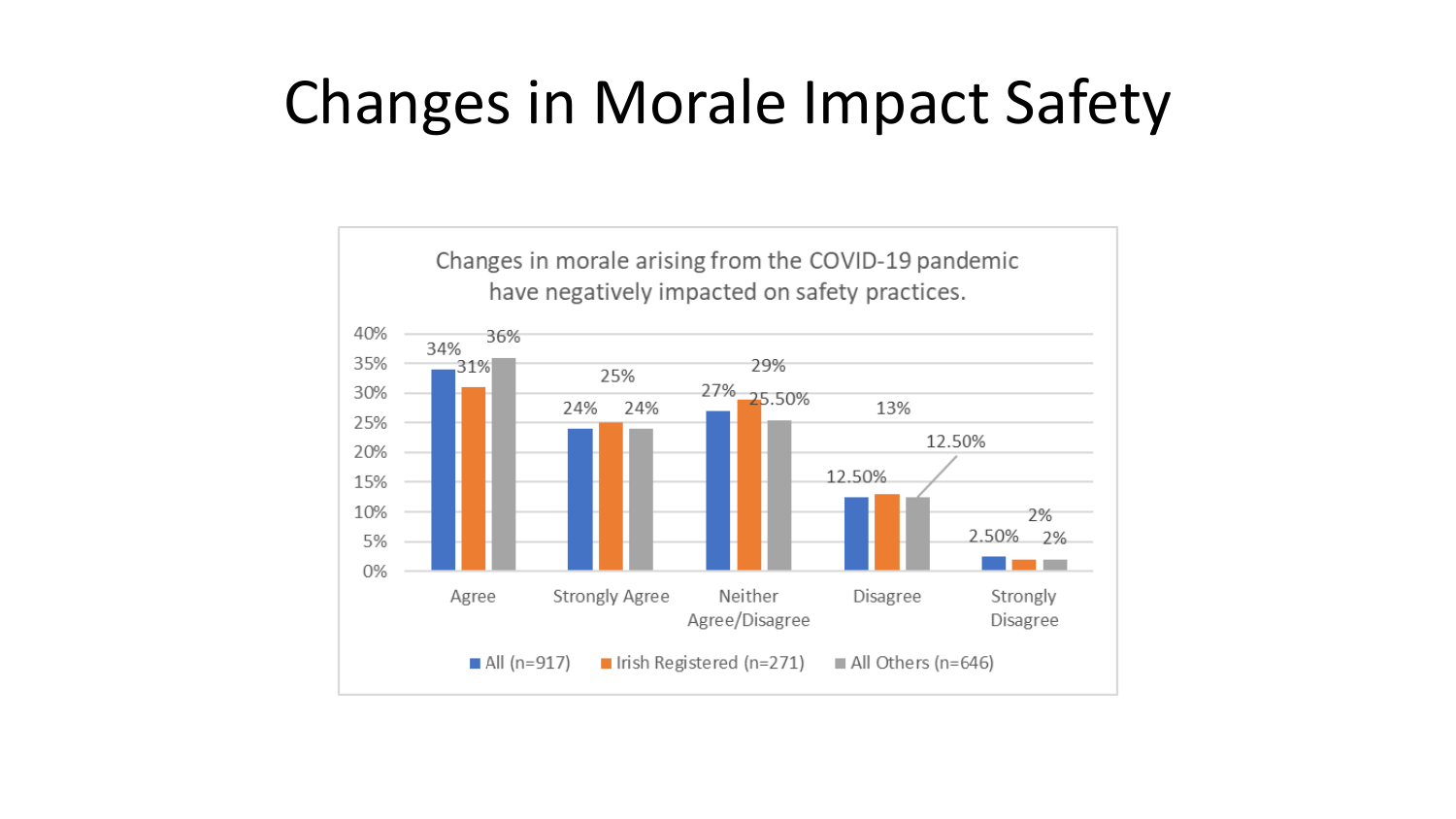# Context: Aviation Worker Wellbeing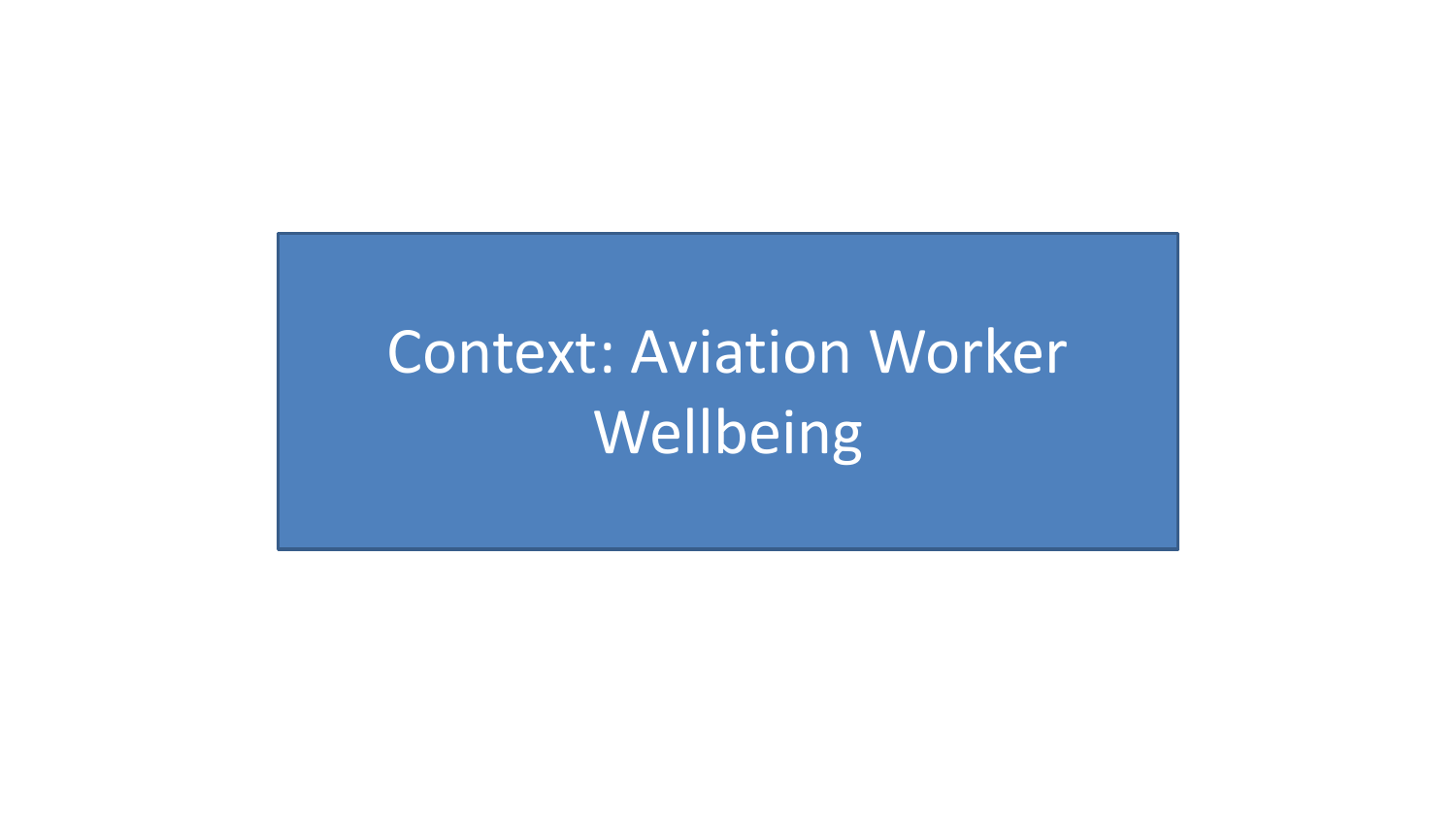## Aviation Worker Wellbeing (Pre & Since COVID)

| <b>Measure</b>                                                                 | <b>Baseline</b><br>(Population)              | <b>Baseline</b><br><b>(Aviation Workers-</b><br><b>Pilots only thus</b><br>$far$ ) – Prior to<br><b>COVID</b> | 2020 (All)<br>$(n=1076)$ | 2021 (All)<br>$(n=1010)$ | Change/<br><b>Status</b><br>During)<br><b>COVID)</b> |
|--------------------------------------------------------------------------------|----------------------------------------------|---------------------------------------------------------------------------------------------------------------|--------------------------|--------------------------|------------------------------------------------------|
| <b>Happiness &amp; Life Satisfaction</b>                                       | 6.5.<br>(OECD, 2021).                        |                                                                                                               | 6.086%                   | 6.089%                   |                                                      |
| <b>Depression</b><br>(PHQ 9: Threshold for Moderate<br>Depression, >10)        | 4.4%<br>(WHO)                                | 12.6%<br>(Wu et al, 2016)<br>17.04% (Cahill et<br>al, 2021)                                                   | 29.6%                    | 27.1%                    |                                                      |
| <b>Suicidal Ideation</b>                                                       | 3.1%<br>(Nock et al,<br>2018), 3.9%<br>(CDC) | 4.1%<br>(Wu et al, 2016)<br>7.9% (Cahill et al,<br>$2020$ ).                                                  | 11.6%                    | 11%                      |                                                      |
| <b>Anxiety</b><br>(GAD 7: Threshold for Moderate<br><b>Depression, &gt;10)</b> | 3.6%<br>(WHO)                                |                                                                                                               | 24.1%                    | 23%                      |                                                      |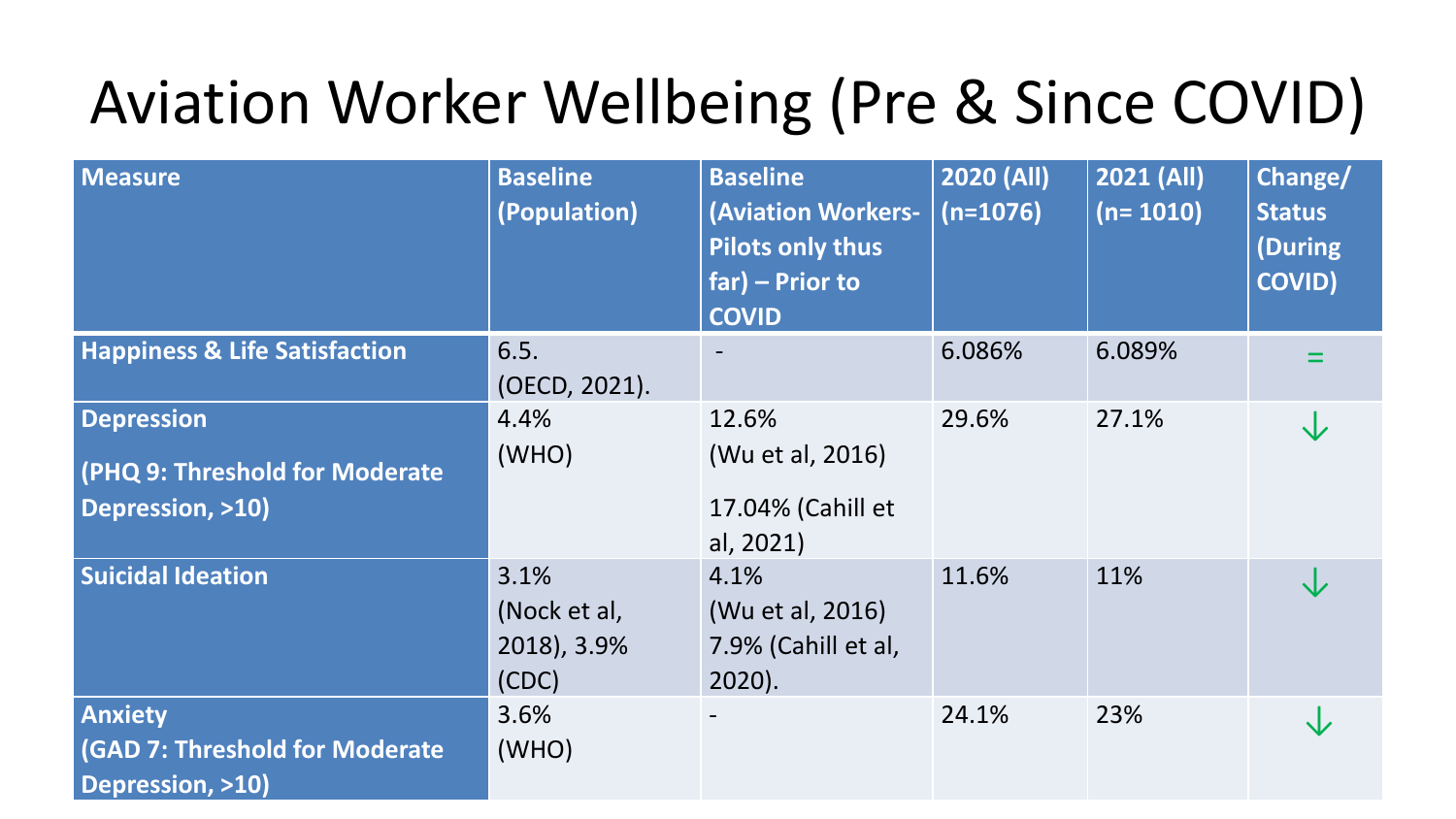## All Aviation Workers: Life Satisfaction, Depression, Suicidal Ideation & Anxiety (2020 & 2021)

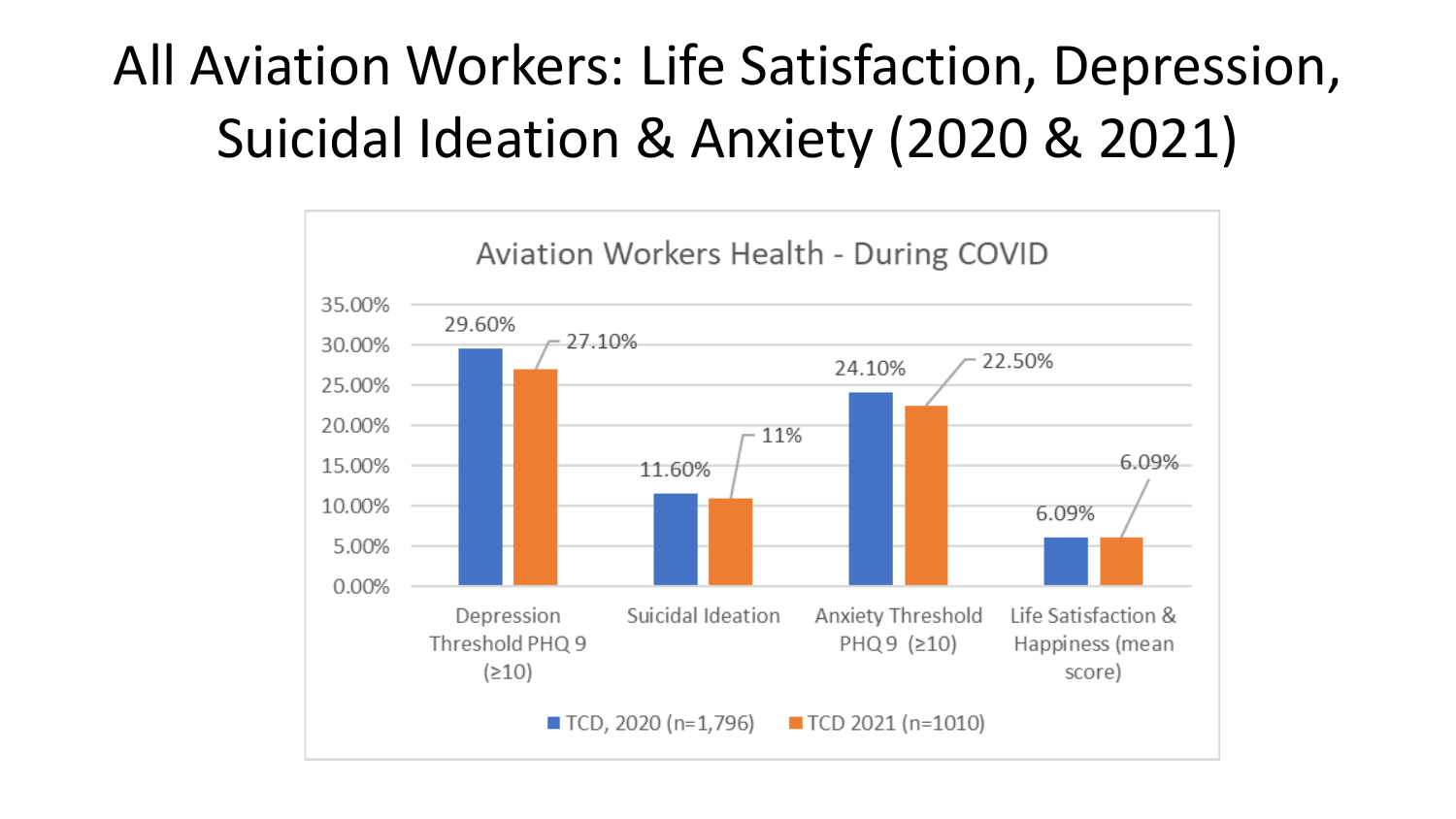#### Depression & Suicidal Ideation: Pilots (Pre & Since COVID)

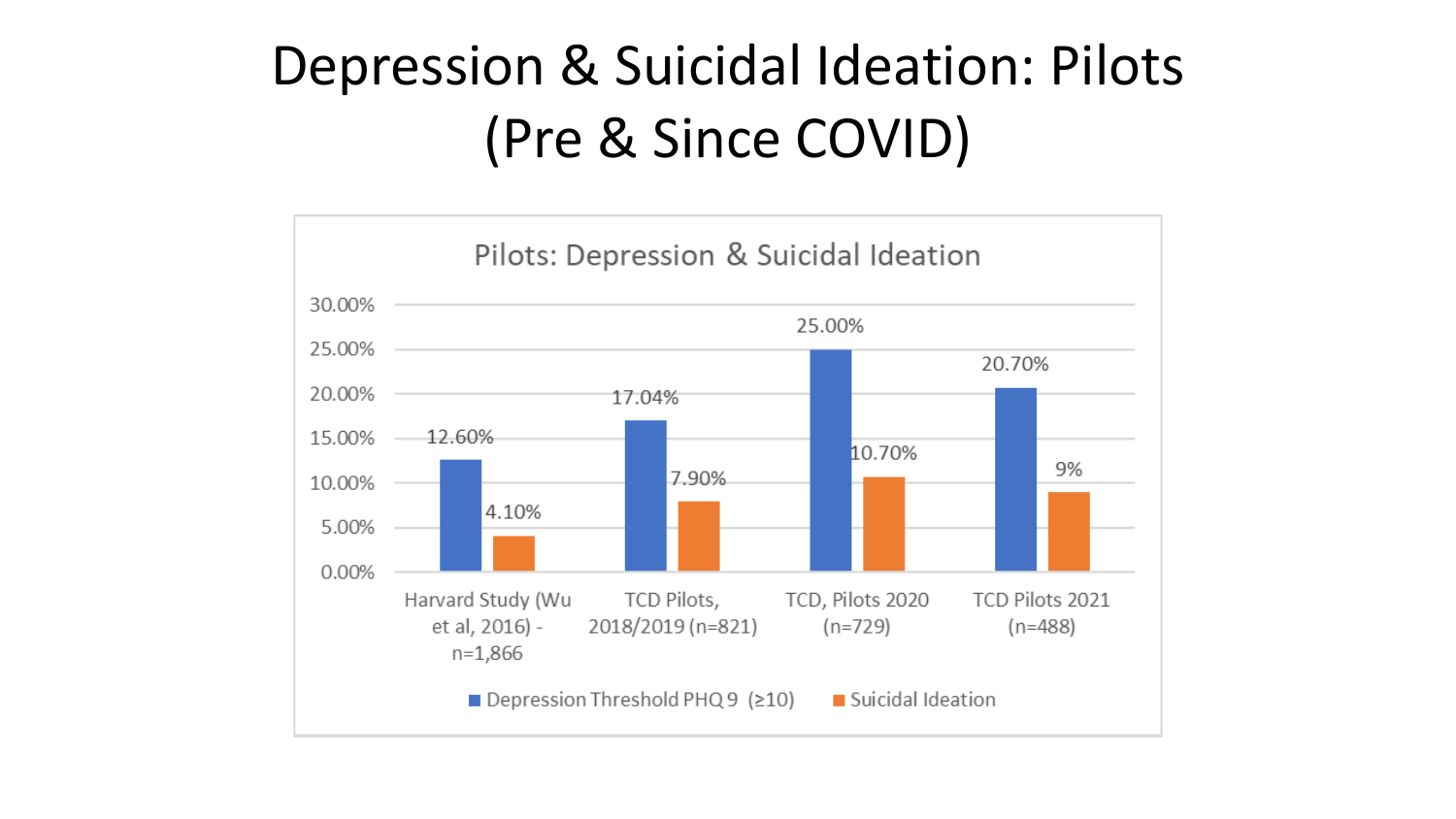#### Comparison with Population Study - Depression & Anxiety Threshold, (Pre & Since COVID)



Hyland P, Shevlin M, Murphy J, McBride O, Fox R, Bondjers K, Karatzias T, Bentall RP, Martinez A, Vallières F. A longitudinal assessment of depression and anxiety in the Republic of Ireland before and during the COVID-19 pandemic. Psychiatry Res. 2021 Jun;300:113905. doi: 10.1016/j.psychres.2021.113905. Epub 2021 Mar 31. PMID: 33827013.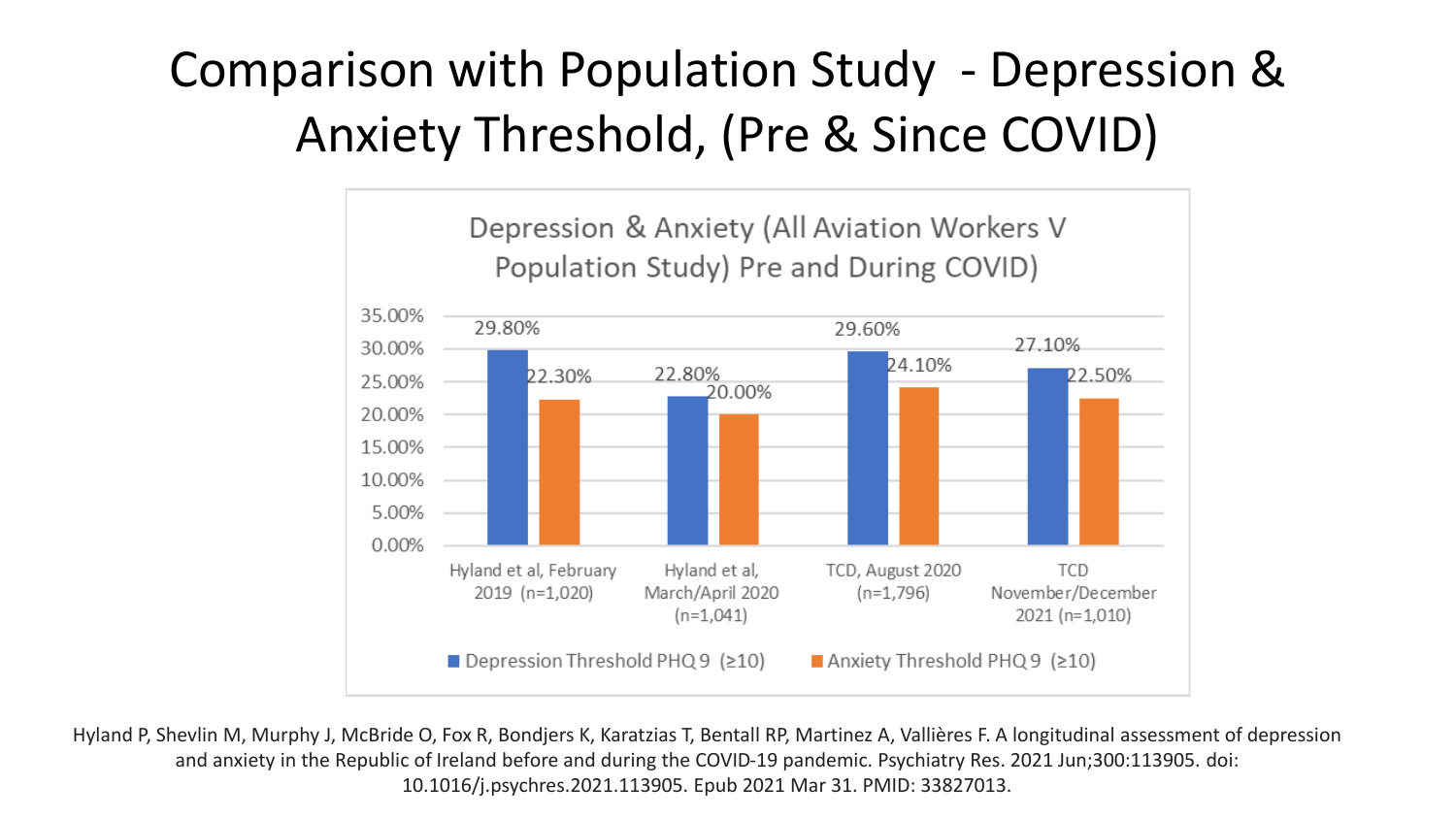### 2021 Survey: Depression & Roles

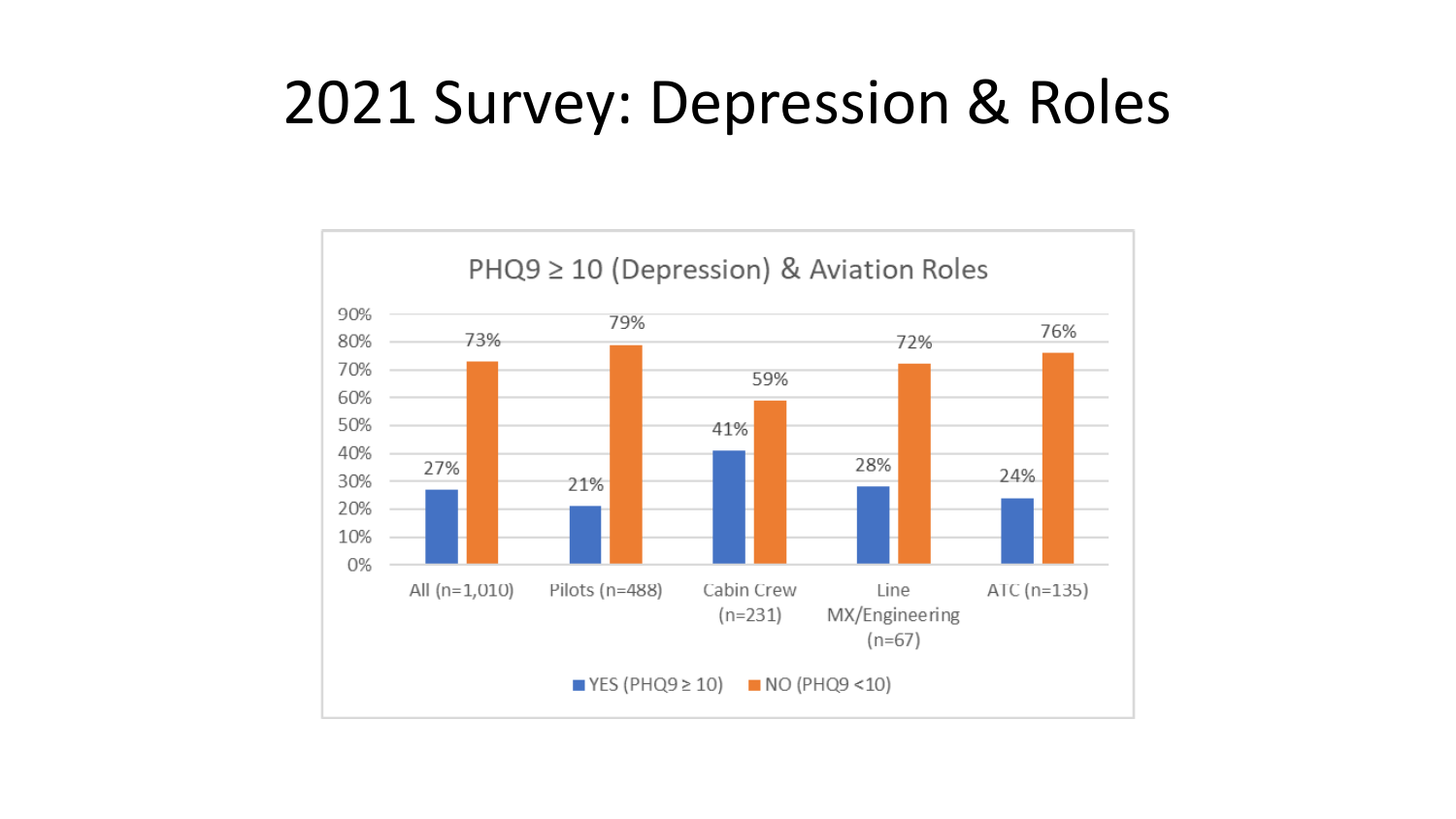## 2021 Survey: Anxiety & Roles

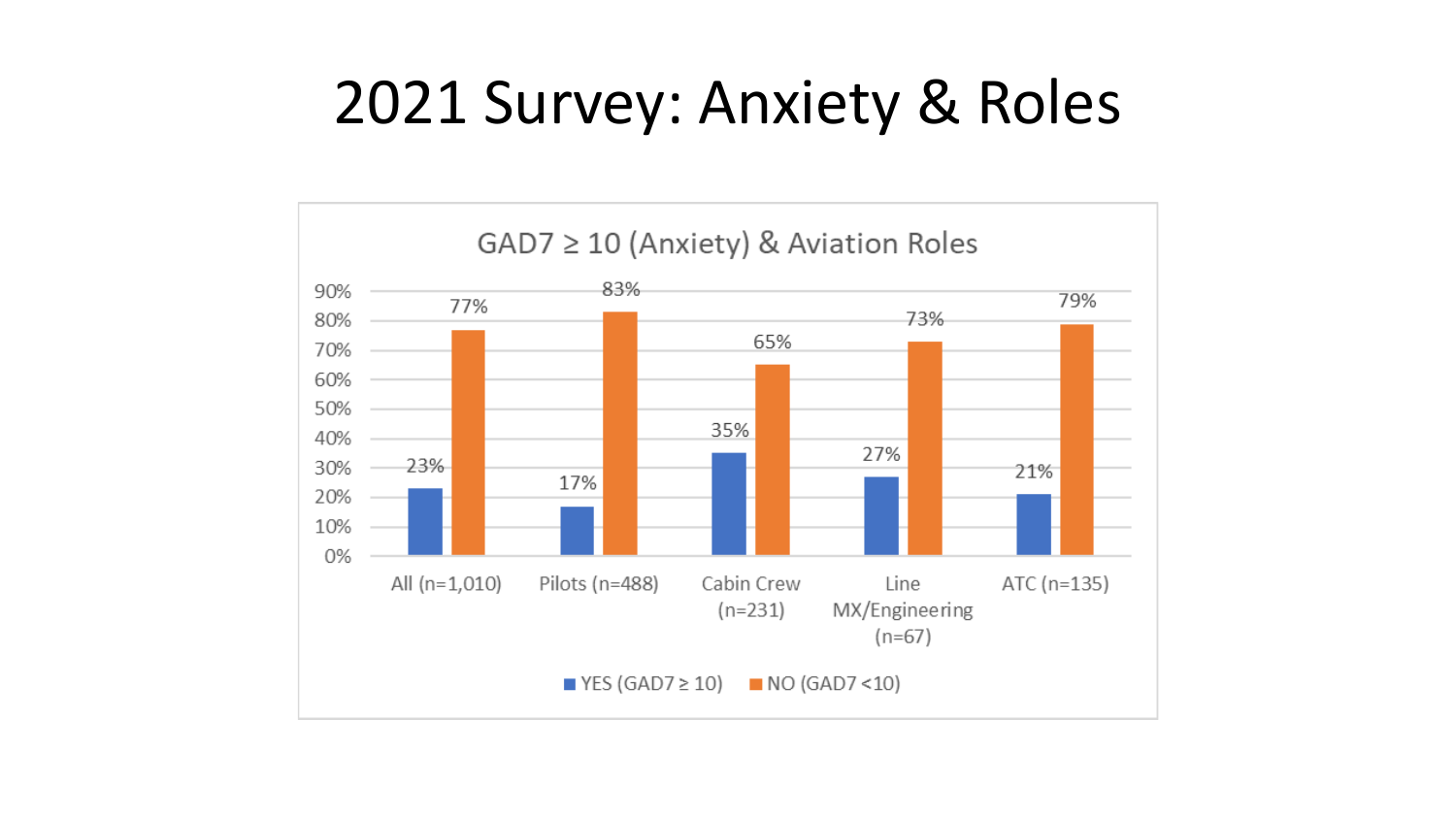#### 2021 Survey: Suicidal Ideation & Roles

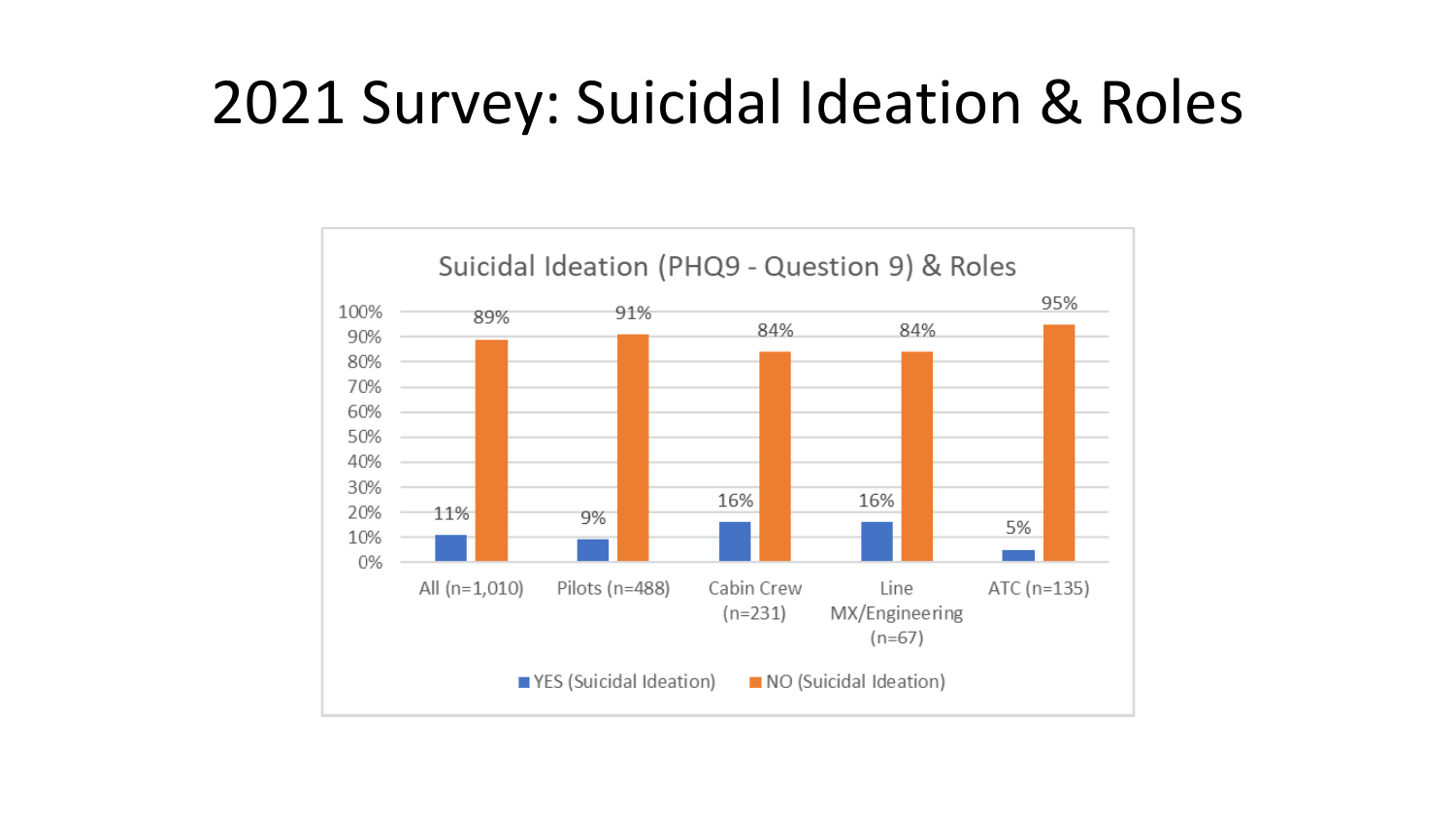#### 2021 Survey: Life Satisfaction/Happiness & Roles

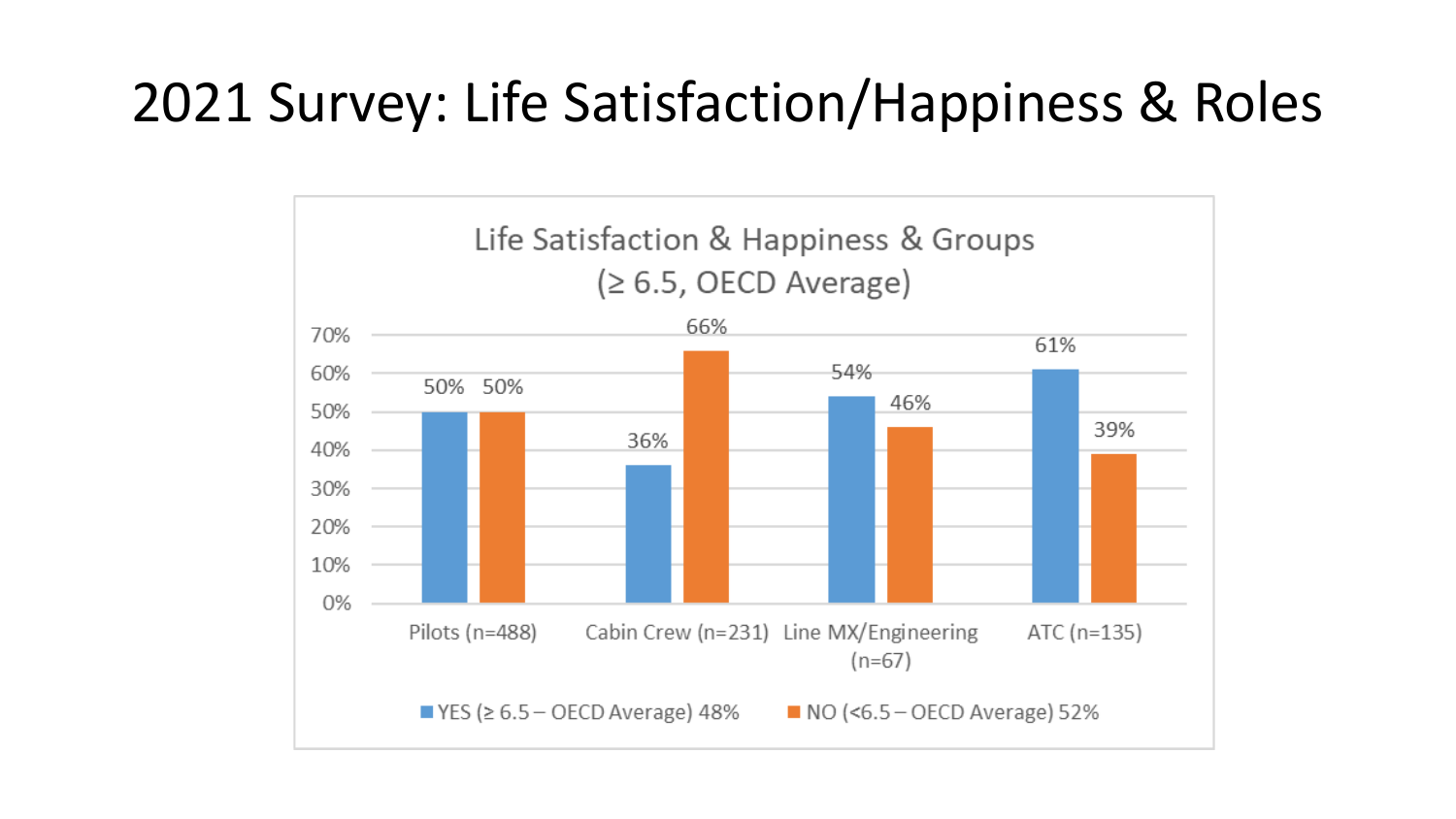#### Acknowledgements & Contact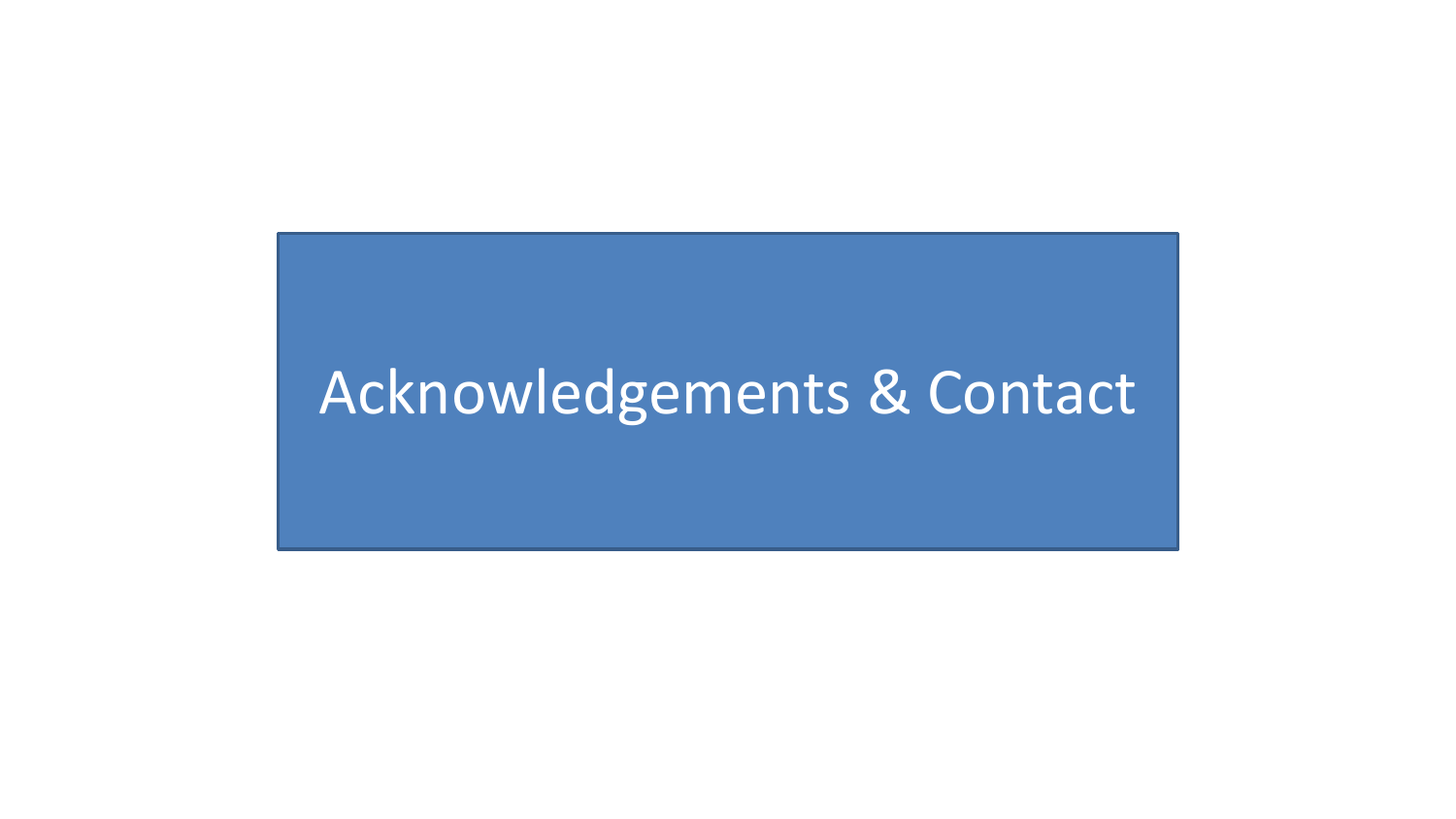## Acknowledgements

- Thanks to all the aviation workers who participated in our research so far.
- Thanks also to the following groups who have supported this survey/research.